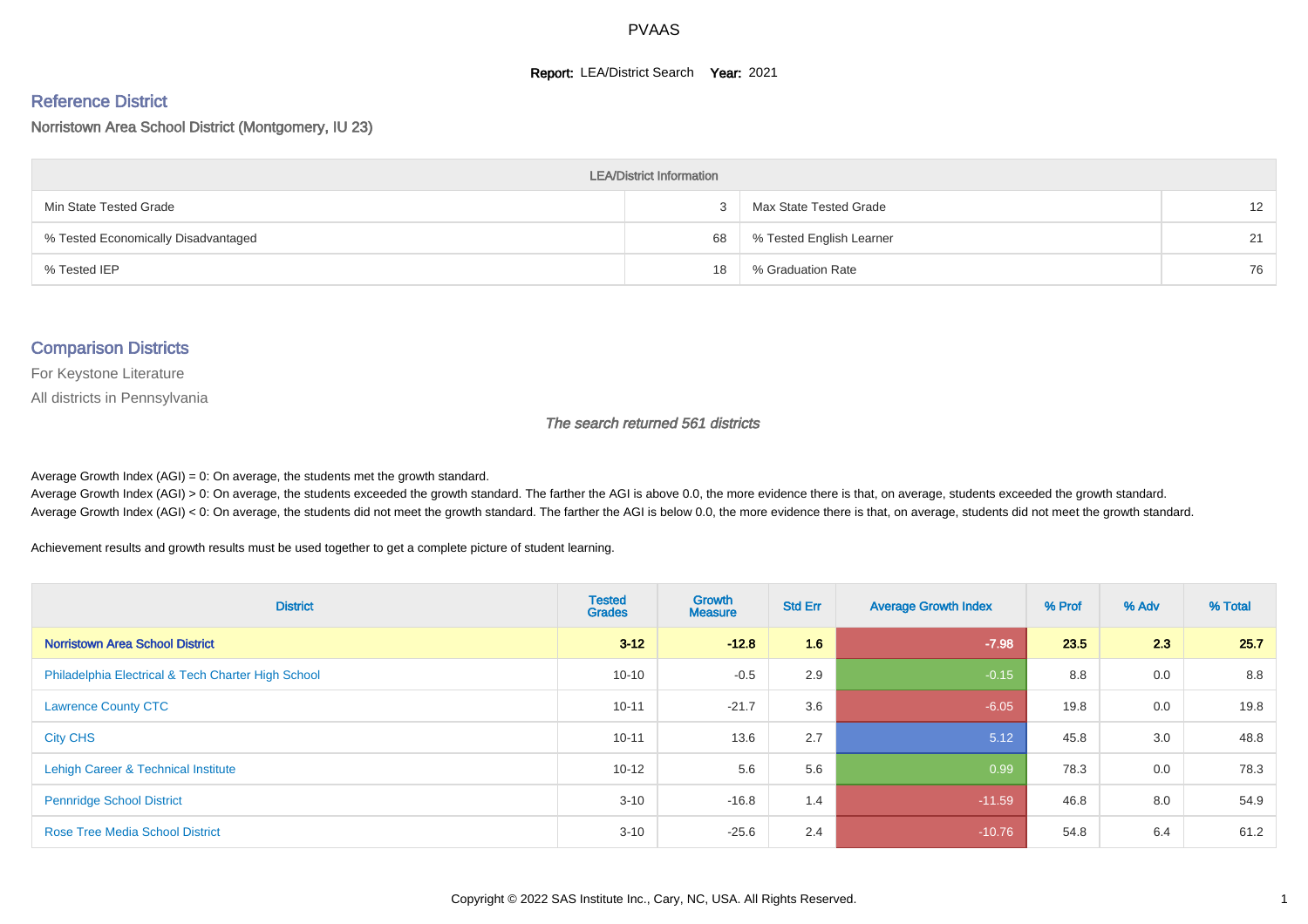| <b>District</b>                                   | <b>Tested</b><br><b>Grades</b> | <b>Growth</b><br><b>Measure</b> | <b>Std Err</b> | <b>Average Growth Index</b> | % Prof | % Adv   | % Total |
|---------------------------------------------------|--------------------------------|---------------------------------|----------------|-----------------------------|--------|---------|---------|
| <b>Norristown Area School District</b>            | $3 - 12$                       | $-12.8$                         | 1.6            | $-7.98$                     | 23.5   | 2.3     | 25.7    |
| <b>Shikellamy School District</b>                 | $3 - 10$                       | $-22.3$                         | 2.5            | $-8.92$                     | 33.3   | 6.1     | 39.5    |
| <b>Lackawanna Trail School District</b>           | $3 - 10$                       | $-21.7$                         | 3.5            | $-6.20$                     | 38.5   | 1.5     | 40.0    |
| <b>Abington School District</b>                   | $3 - 10$                       | $-11.5$                         | 1.9            | $-6.00$                     | 56.2   | 11.6    | 67.8    |
| <b>Avonworth School District</b>                  | $3 - 10$                       | $-12.6$                         | 3.1            | $-4.01$                     | 59.8   | 4.6     | 64.4    |
| <b>Marion Center Area School District</b>         | $3 - 10$                       | $-12.0$                         | 3.1            | $-3.87$                     | 33.7   | 1.1     | 34.8    |
| <b>Clearfield Area School District</b>            | $3 - 10$                       | $-9.4$                          | 2.6            | $-3.56$                     | 43.0   | 3.1     | 46.1    |
| <b>Neshannock Township School District</b>        | $3 - 10$                       | $-9.7$                          | 2.9            | $-3.34$                     | 62.4   | 5.6     | 67.9    |
| Maritime Academy Charter School                   | $3 - 10$                       | $-11.4$                         | 3.5            | $-3.29$                     | 15.2   | 0.0     | 15.2    |
| <b>Carmichaels Area School District</b>           | $3 - 10$                       | $-9.3$                          | 3.3            | $-2.81$                     | 35.1   | 1.4     | 36.5    |
| <b>Propel Charter School-Montour</b>              | $3 - 10$                       | $-10.7$                         | 3.9            | $-2.71$                     | 13.7   | 0.0     | 13.7    |
| <b>Northwest Area School District</b>             | $3 - 10$                       | $-10.0$                         | 3.8            | $-2.59$                     | 34.6   | 7.3     | 41.8    |
| <b>Blue Mountain School District</b>              | $3 - 10$                       | $-5.8$                          | 2.3            | $-2.56$                     | 46.6   | $8.5\,$ | 55.1    |
| <b>Mahanoy Area School District</b>               | $3 - 10$                       | $-9.0$                          | 3.6            | $-2.49$                     | 26.2   | 1.6     | 27.9    |
| <b>Yough School District</b>                      | $3 - 10$                       | $-6.6$                          | 2.7            | $-2.43$                     | 50.8   | 4.0     | 54.8    |
| <b>Chartiers-Houston School District</b>          | $3 - 10$                       | $-8.6$                          | 3.5            | $-2.41$                     | 59.7   | 4.5     | 64.2    |
| Jefferson-Morgan School District                  | $3 - 10$                       | $-9.9$                          | 4.2            | $-2.35$                     | 43.8   | 4.2     | 47.9    |
| South Williamsport Area School District           | $3 - 10$                       | $-5.7$                          | 2.5            | $-2.30$                     | 45.5   | 4.5     | 50.0    |
| Portage Area School District                      | $3 - 10$                       | $-8.1$                          | 3.6            | $-2.26$                     | 40.6   | 9.4     | 50.0    |
| <b>West Middlesex Area School District</b>        | $3 - 10$                       | $-8.4$                          | 3.8            | $-2.21$                     | 34.9   | 2.8     | 37.6    |
| <b>Benton Area School District</b>                | $3 - 10$                       | $-9.7$                          | 4.5            | $-2.18$                     | 43.2   | 5.4     | 48.6    |
| <b>Executive Education Academy Charter School</b> | $3 - 10$                       | $-6.5$                          | 3.1            | $-2.08$                     | 23.7   | 2.2     | 25.8    |
| California Area School District                   | $3 - 10$                       | $-7.3$                          | 3.6            | $-2.02$                     | 42.6   | 9.8     | 52.5    |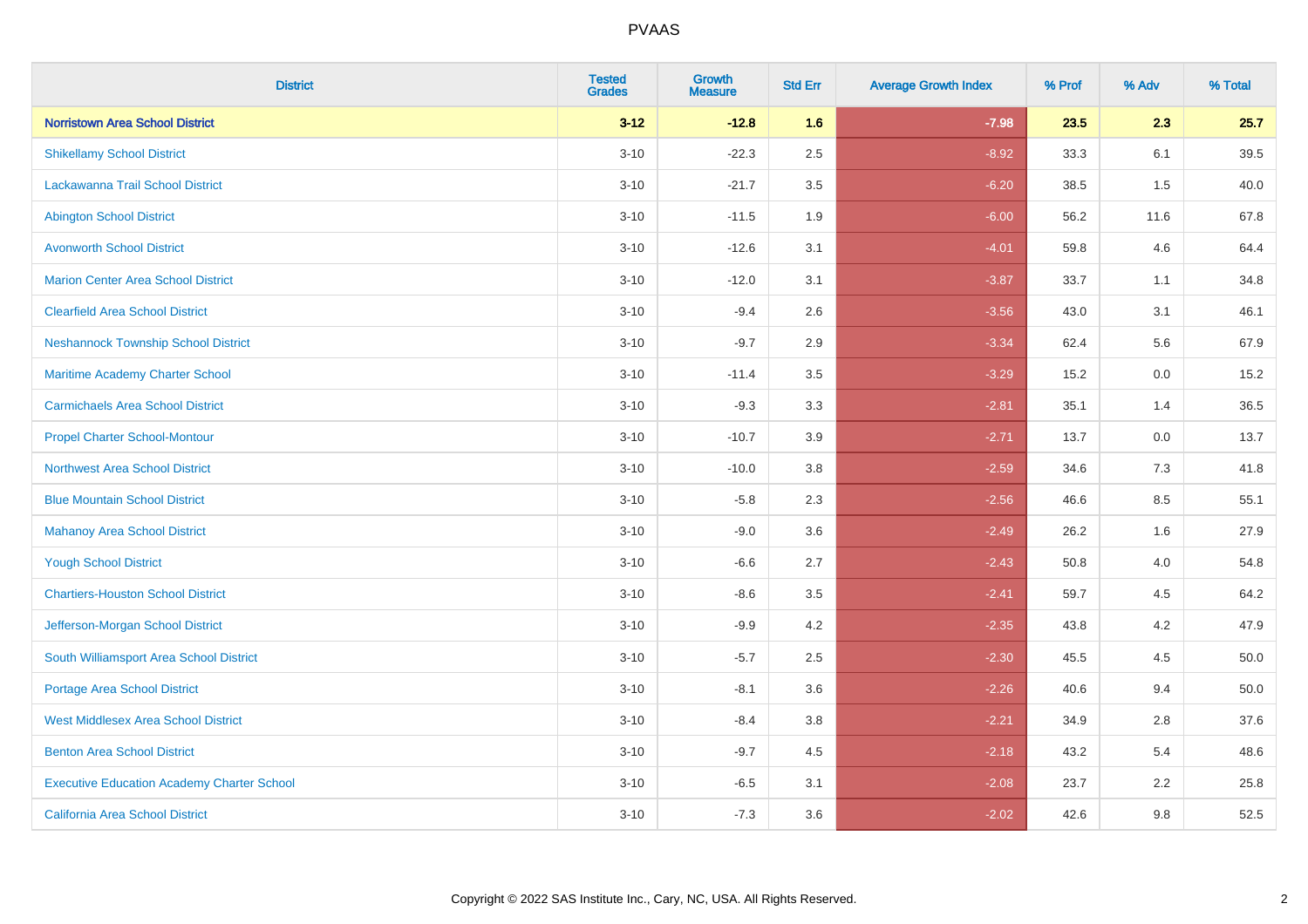| <b>District</b>                               | <b>Tested</b><br><b>Grades</b> | <b>Growth</b><br><b>Measure</b> | <b>Std Err</b> | <b>Average Growth Index</b> | % Prof | % Adv   | % Total |
|-----------------------------------------------|--------------------------------|---------------------------------|----------------|-----------------------------|--------|---------|---------|
| <b>Norristown Area School District</b>        | $3 - 12$                       | $-12.8$                         | 1.6            | $-7.98$                     | 23.5   | 2.3     | 25.7    |
| <b>Moshannon Valley School District</b>       | $3 - 10$                       | $-7.0$                          | 3.4            | $-2.01$                     | 48.5   | 0.0     | 48.5    |
| <b>Mount Union Area School District</b>       | $3 - 10$                       | $-6.1$                          | 3.1            | $-1.97$                     | 32.2   | 3.4     | 35.6    |
| <b>Montrose Area School District</b>          | $3 - 10$                       | $-5.5$                          | 3.0            | $-1.82$                     | 46.7   | 5.4     | 52.2    |
| <b>Tri-Valley School District</b>             | $3 - 10$                       | $-6.4$                          | 4.1            | $-1.57$                     | 37.0   | 4.4     | 41.3    |
| <b>Fort Cherry School District</b>            | $3 - 10$                       | $-5.9$                          | 3.8            | $-1.56$                     | 55.2   | $5.2\,$ | 60.3    |
| <b>MaST Community Charter School</b>          | $3 - 10$                       | $-4.1$                          | 2.7            | $-1.52$                     | 44.0   | 9.5     | 53.4    |
| <b>Ferndale Area School District</b>          | $3 - 10$                       | $-5.8$                          | 4.3            | $-1.33$                     | 40.0   | 0.0     | 40.0    |
| <b>Cambria Heights School District</b>        | $3 - 10$                       | $-4.1$                          | 3.1            | $-1.32$                     | 51.0   | 6.0     | 57.0    |
| <b>Troy Area School District</b>              | $3 - 10$                       | $-4.3$                          | 3.4            | $-1.26$                     | 43.2   | 5.7     | 48.9    |
| <b>Kane Area School District</b>              | $3 - 10$                       | $-3.7$                          | 3.2            | $-1.17$                     | 39.5   | 9.9     | 49.4    |
| <b>Antietam School District</b>               | $3 - 10$                       | $-4.3$                          | 3.8            | $-1.13$                     | 36.4   | 5.4     | 41.8    |
| <b>Valley Grove School District</b>           | $3 - 10$                       | $-3.7$                          | 3.7            | $-1.01$                     | 51.2   | 6.1     | 57.3    |
| <b>Sullivan County School District</b>        | $3 - 10$                       | $-4.0$                          | 4.4            | $-0.90$                     | 66.7   | 2.6     | 69.2    |
| <b>Northeast Bradford School District</b>     | $3 - 10$                       | $-3.1$                          | 4.0            | $-0.78$                     | 33.9   | 3.4     | 37.3    |
| <b>Mid Valley School District</b>             | $3 - 10$                       | $-1.7$                          | 3.0            | $-0.55$                     | 45.1   | $7.8\,$ | 52.9    |
| <b>Wyoming Area School District</b>           | $3 - 10$                       | $-1.3$                          | 2.6            | $-0.50$                     | 53.8   | 10.8    | 64.6    |
| <b>Bellwood-Antis School District</b>         | $3 - 10$                       | $-1.2$                          | 3.2            | $-0.39$                     | 55.1   | 10.1    | 65.2    |
| <b>Glendale School District</b>               | $3 - 10$                       | $-0.9$                          | 3.7            | $-0.24$                     | 50.0   | 5.4     | 55.4    |
| <b>Reynolds School District</b>               | $3 - 10$                       | 0.5                             | 3.4            | 0.16                        | 52.1   | 7.0     | 59.2    |
| <b>Bloomsburg Area School District</b>        | $3 - 10$                       | 0.7                             | 3.0            | 0.23                        | 55.9   | 11.8    | 67.6    |
| <b>Mastery Charter School - Thomas Campus</b> | $3 - 10$                       | 2.1                             | 6.2            | 0.33                        | 28.6   | 0.0     | 28.6    |
| <b>Wallingford-Swarthmore School District</b> | $3 - 10$                       | 0.9                             | 2.4            | 0.38                        | 64.4   | 22.7    | 87.1    |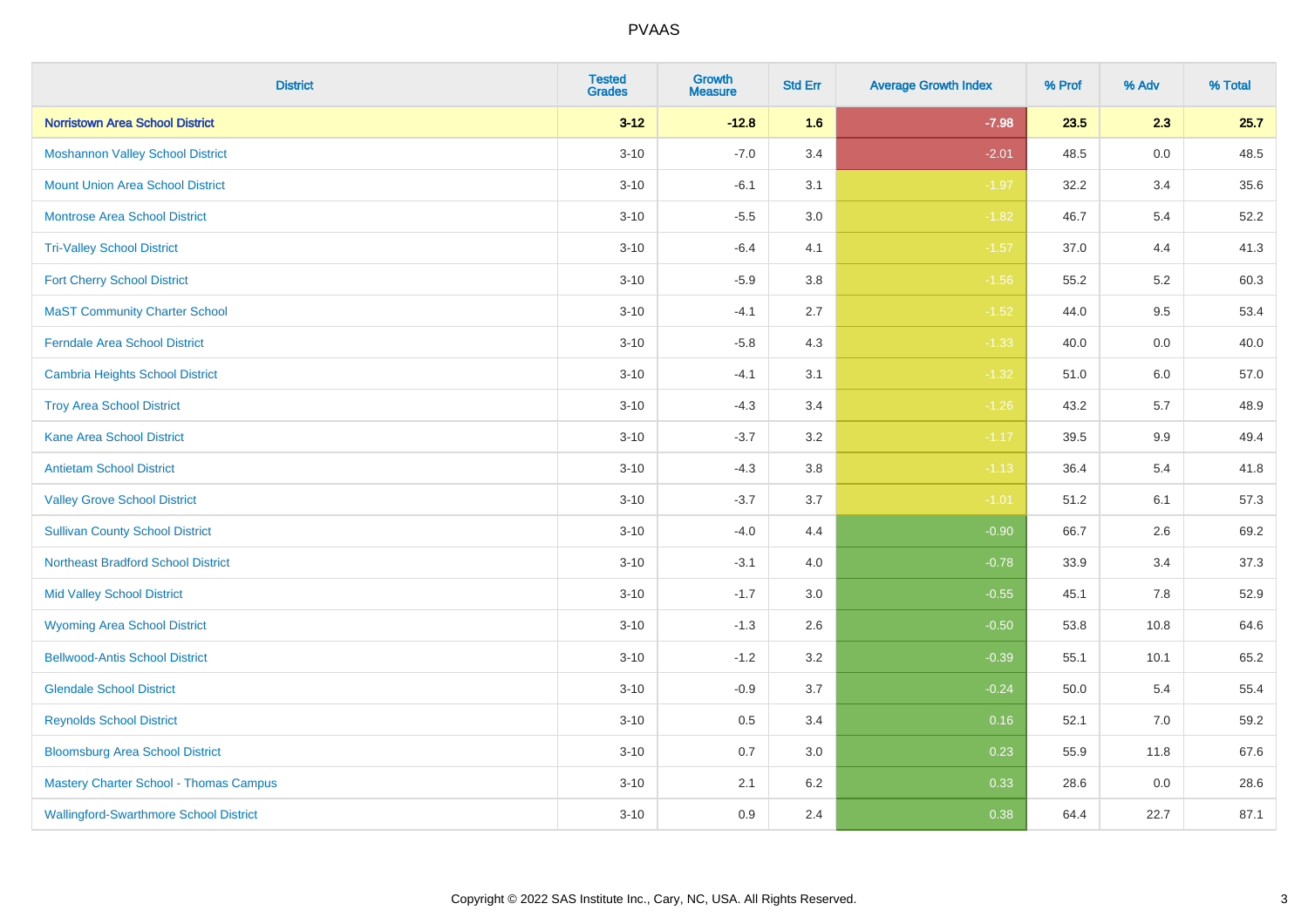| <b>District</b>                                    | <b>Tested</b><br><b>Grades</b> | <b>Growth</b><br><b>Measure</b> | <b>Std Err</b> | <b>Average Growth Index</b> | % Prof | % Adv | % Total |
|----------------------------------------------------|--------------------------------|---------------------------------|----------------|-----------------------------|--------|-------|---------|
| <b>Norristown Area School District</b>             | $3 - 12$                       | $-12.8$                         | 1.6            | $-7.98$                     | 23.5   | 2.3   | 25.7    |
| Harmony Area School District                       | $3 - 10$                       | 4.5                             | 6.3            | 0.72                        | 33.3   | 13.3  | 46.7    |
| Southeastern Greene School District                | $3 - 10$                       | 3.3                             | 4.6            | 0.72                        | 57.6   | 6.1   | 63.6    |
| <b>Shanksville-Stonycreek School District</b>      | $3 - 10$                       | 7.0                             | 5.9            | 1.20                        | 64.7   | 17.6  | 82.4    |
| <b>MaST Community Charter School II</b>            | $3 - 10$                       | 4.4                             | 3.2            | 1.37                        | 28.4   | 3.4   | 31.8    |
| <b>South Butler County School District</b>         | $3 - 10$                       | 3.9                             | 2.5            | 1.54                        | 53.1   | 16.6  | 69.7    |
| Allegheny-Clarion Valley School District           | $3 - 10$                       | 7.8                             | 4.7            | 1.65                        | 53.3   | 3.3   | 56.7    |
| <b>Sto-Rox School District</b>                     | $3 - 10$                       | 6.6                             | 3.7            | 1.80                        | 13.4   | 0.0   | 13.4    |
| <b>Monessen City School District</b>               | $3 - 10$                       | 8.3                             | 4.5            | 1.85                        | 42.9   | 2.9   | 45.7    |
| <b>Beaver Area School District</b>                 | $3 - 10$                       | 4.7                             | 2.4            | 1.94                        | 57.4   | 16.8  | 74.2    |
| <b>Central Valley School District</b>              | $3 - 10$                       | 4.8                             | 2.4            | 1.98                        | 56.9   | 9.0   | 65.9    |
| <b>Muhlenberg School District</b>                  | $3 - 10$                       | 4.0                             | 1.9            | 2.10                        | 34.2   | 2.6   | 36.8    |
| Carbondale Area School District                    | $3 - 10$                       | 7.4                             | 3.3            | 2.25                        | 56.6   | 2.6   | 59.2    |
| <b>Collegium Charter School</b>                    | $3 - 10$                       | 5.9                             | 2.5            | 2.33                        | 38.1   | 7.9   | 46.0    |
| <b>Belmont Charter School</b>                      | $3 - 10$                       | 16.0                            | 6.5            | 2.45                        | 64.3   | 0.0   | 64.3    |
| <b>Bethlehem-Center School District</b>            | $3 - 10$                       | 8.1                             | 3.3            | 2.46                        | 35.1   | 1.4   | 36.5    |
| <b>Mars Area School District</b>                   | $3 - 10$                       | 5.7                             | 2.1            | 2.75                        | 57.9   | 18.2  | 76.1    |
| <b>Freeport Area School District</b>               | $3 - 10$                       | 9.7                             | 2.5            | 3.91                        | 57.5   | 17.8  | 75.3    |
| <b>Centennial School District</b>                  | $3 - 10$                       | 7.1                             | 1.7            | 4.29                        | 50.1   | 8.7   | 58.9    |
| <b>Commonwealth Charter Academy Charter School</b> | $3 - 10$                       | 9.1                             | 1.9            | 4.90                        | 47.2   | 9.1   | 56.3    |
| <b>Fleetwood Area School District</b>              | $3 - 10$                       | 12.2                            | 2.2            | 5.68                        | 53.5   | 11.6  | 65.2    |
| <b>Avon Grove School District</b>                  | $3 - 10$                       | 10.0                            | 1.6            | 6.26                        | 56.3   | 18.6  | 74.9    |
| <b>Derry Township School District</b>              | $3 - 10$                       | 12.8                            | 2.0            | 6.39                        | 54.8   | 25.8  | 80.6    |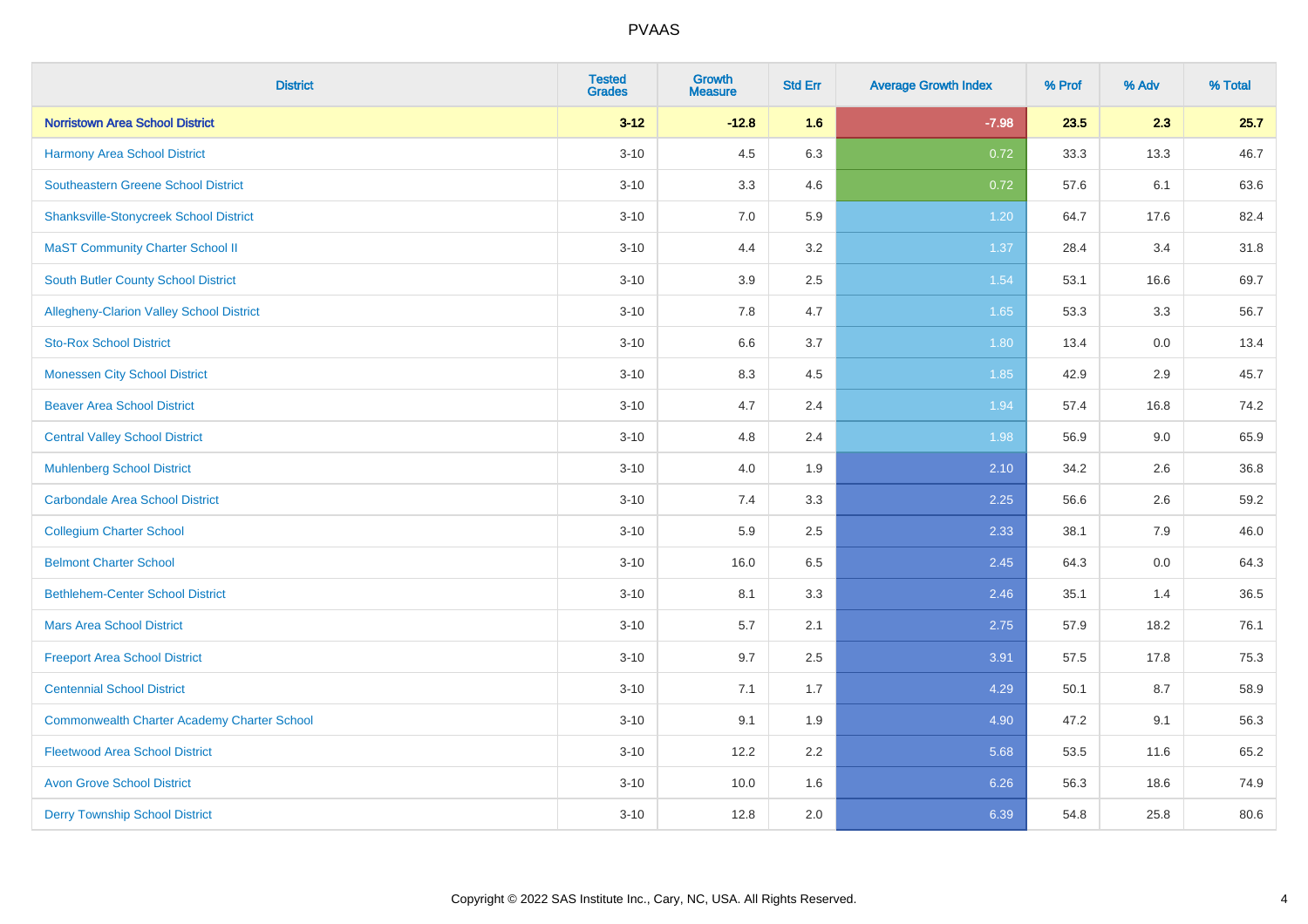| <b>District</b>                                | <b>Tested</b><br><b>Grades</b> | <b>Growth</b><br><b>Measure</b> | <b>Std Err</b> | <b>Average Growth Index</b> | % Prof | % Adv | % Total |
|------------------------------------------------|--------------------------------|---------------------------------|----------------|-----------------------------|--------|-------|---------|
| <b>Norristown Area School District</b>         | $3 - 12$                       | $-12.8$                         | 1.6            | $-7.98$                     | 23.5   | 2.3   | 25.7    |
| <b>Garnet Valley School District</b>           | $3 - 10$                       | 10.9                            | 1.7            | 6.53                        | 67.1   | 19.0  | 86.1    |
| <b>Wissahickon School District</b>             | $3 - 10$                       | 12.5                            | 1.8            | 6.85                        | 58.3   | 22.4  | 80.7    |
| <b>Owen J Roberts School District</b>          | $3 - 11$                       | $-12.3$                         | 1.6            | $-7.61$                     | 57.0   | 11.9  | 69.0    |
| Hatboro-Horsham School District                | $3 - 11$                       | $-12.8$                         | 1.7            | $-7.47$                     | 45.6   | 7.2   | 52.8    |
| Philipsburg-Osceola Area School District       | $3 - 11$                       | $-24.8$                         | 3.3            | $-7.43$                     | 19.7   | 2.6   | 22.4    |
| <b>Chambersburg Area School District</b>       | $3 - 11$                       | $-9.5$                          | 1.3            | $-7.20$                     | 42.7   | 8.6   | 51.4    |
| <b>Northwestern School District</b>            | $3 - 11$                       | $-24.9$                         | 3.5            | $-7.13$                     | 42.6   | 2.9   | 45.6    |
| <b>Bristol Township School District</b>        | $3 - 11$                       | $-13.9$                         | 2.0            | $-7.05$                     | 31.0   | 3.7   | 34.7    |
| <b>Curwensville Area School District</b>       | $3 - 11$                       | $-27.9$                         | 4.1            | $-6.72$                     | 42.5   | 4.1   | 46.6    |
| Mifflinburg Area School District               | $3 - 11$                       | $-15.8$                         | 2.5            | $-6.30$                     | 42.4   | 4.0   | 46.4    |
| <b>Ringgold School District</b>                | $3 - 11$                       | $-14.7$                         | 2.4            | $-6.04$                     | 41.5   | 7.9   | 49.4    |
| <b>Springfield Township School District</b>    | $3 - 11$                       | $-18.9$                         | 3.2            | $-5.88$                     | 62.6   | 3.6   | 66.3    |
| <b>Solanco School District</b>                 | $3 - 11$                       | $-11.0$                         | 2.0            | $-5.55$                     | 41.6   | 4.5   | 46.1    |
| <b>Exeter Township School District</b>         | $3 - 11$                       | $-10.4$                         | 1.9            | $-5.44$                     | 50.6   | 2.7   | 53.3    |
| <b>Southern Fulton School District</b>         | $3 - 11$                       | $-23.7$                         | 4.4            | $-5.37$                     | 34.2   | 10.5  | 44.7    |
| <b>Plum Borough School District</b>            | $3 - 11$                       | $-11.3$                         | 2.2            | $-5.19$                     | 51.1   | 9.0   | 60.1    |
| <b>Titusville Area School District</b>         | $3 - 11$                       | $-13.2$                         | 2.6            | $-4.99$                     | 43.2   | 4.8   | 48.0    |
| Southern Columbia Area School District         | $3 - 11$                       | $-14.6$                         | 3.0            | $-4.92$                     | 55.0   | 4.0   | 59.0    |
| Schuylkill Haven Area School District          | $3 - 11$                       | $-15.3$                         | 3.1            | $-4.87$                     | 49.7   | 2.4   | 52.1    |
| <b>Tacony Academy Charter School</b>           | $3 - 11$                       | $-14.7$                         | 3.0            | $-4.82$                     | 22.4   | 1.8   | 24.1    |
| <b>Frazier School District</b>                 | $3 - 11$                       | $-17.2$                         | 3.7            | $-4.70$                     | 37.1   | 1.6   | 38.7    |
| <b>Riverside Beaver County School District</b> | $3 - 11$                       | $-14.0$                         | 3.0            | $-4.64$                     | 49.4   | 8.8   | 58.2    |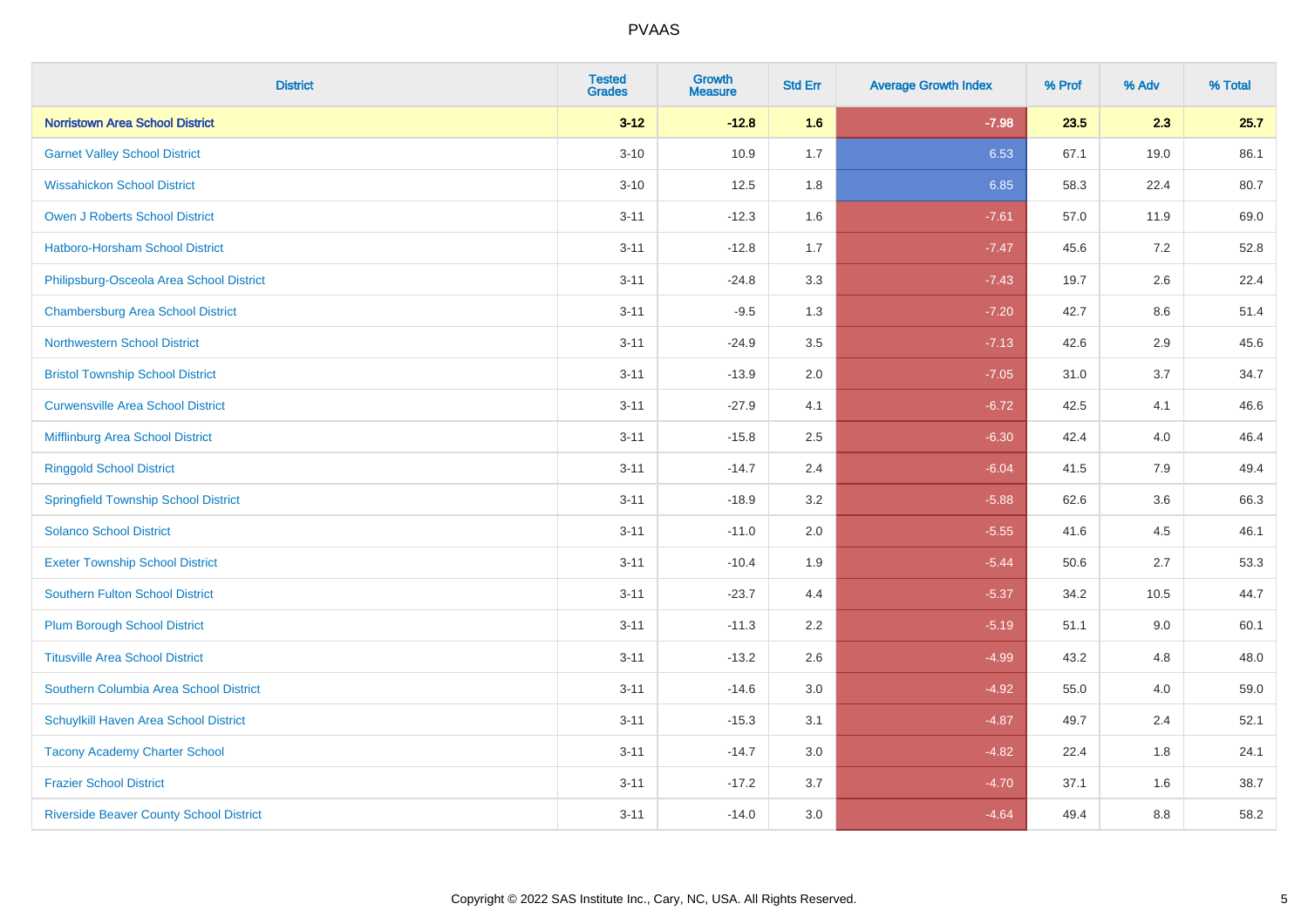| <b>District</b>                               | <b>Tested</b><br><b>Grades</b> | Growth<br><b>Measure</b> | <b>Std Err</b> | <b>Average Growth Index</b> | % Prof | % Adv   | % Total |
|-----------------------------------------------|--------------------------------|--------------------------|----------------|-----------------------------|--------|---------|---------|
| <b>Norristown Area School District</b>        | $3 - 12$                       | $-12.8$                  | 1.6            | $-7.98$                     | 23.5   | 2.3     | 25.7    |
| <b>Butler Area School District</b>            | $3 - 11$                       | $-6.5$                   | 1.5            | $-4.26$                     | 42.5   | 9.4     | 51.9    |
| Southern Tioga School District                | $3 - 11$                       | $-11.5$                  | 2.7            | $-4.25$                     | 47.8   | 6.4     | 54.3    |
| <b>South Park School District</b>             | $3 - 11$                       | $-11.3$                  | 2.7            | $-4.23$                     | 53.5   | 13.7    | 67.3    |
| <b>Wellsboro Area School District</b>         | $3 - 11$                       | $-12.4$                  | 3.0            | $-4.11$                     | 49.2   | 11.9    | 61.1    |
| <b>Big Spring School District</b>             | $3 - 11$                       | $-9.8$                   | 2.4            | $-4.00$                     | 38.6   | 8.9     | 47.5    |
| Southern Huntingdon County School District    | $3 - 11$                       | $-12.9$                  | 3.2            | $-3.98$                     | 32.5   | 2.5     | 35.0    |
| <b>Minersville Area School District</b>       | $3 - 11$                       | $-14.4$                  | 3.7            | $-3.90$                     | 39.3   | 3.3     | 42.6    |
| Propel Charter School - Braddock Hills        | $3 - 11$                       | $-13.6$                  | 3.6            | $-3.81$                     | 9.7    | 1.6     | 11.3    |
| Johnsonburg Area School District              | $3 - 11$                       | $-14.1$                  | 3.9            | $-3.62$                     | 54.0   | 4.6     | 58.6    |
| <b>Berwick Area School District</b>           | $3 - 11$                       | $-9.3$                   | 2.6            | $-3.59$                     | 42.1   | 5.5     | 47.6    |
| <b>Ridgway Area School District</b>           | $3 - 11$                       | $-14.5$                  | 4.1            | $-3.56$                     | 49.0   | $9.8\,$ | 58.8    |
| <b>Moniteau School District</b>               | $3 - 11$                       | $-11.8$                  | 3.3            | $-3.56$                     | 50.0   | 6.3     | 56.3    |
| <b>Milton Area School District</b>            | $3 - 11$                       | $-8.7$                   | 2.5            | $-3.52$                     | 45.4   | 6.9     | 52.3    |
| <b>Penn-Delco School District</b>             | $3 - 11$                       | $-6.8$                   | 1.9            | $-3.51$                     | 46.6   | 3.2     | 49.8    |
| <b>Williamsburg Community School District</b> | $3 - 11$                       | $-14.3$                  | 4.1            | $-3.48$                     | 28.3   | 0.0     | 28.3    |
| <b>Elizabeth Forward School District</b>      | $3 - 11$                       | $-8.4$                   | 2.4            | $-3.41$                     | 51.7   | 4.0     | 55.7    |
| <b>Steelton-Highspire School District</b>     | $3 - 11$                       | $-11.8$                  | 3.5            | $-3.40$                     | 14.5   | 0.0     | 14.5    |
| <b>Boyertown Area School District</b>         | $3 - 11$                       | $-4.7$                   | 1.5            | $-3.17$                     | 55.2   | 11.3    | 66.5    |
| <b>Wallenpaupack Area School District</b>     | $3 - 11$                       | $-7.1$                   | 2.3            | $-3.09$                     | 40.8   | 2.4     | 43.1    |
| <b>Dubois Area School District</b>            | $3 - 11$                       | $-6.2$                   | 2.0            | $-3.07$                     | 50.9   | 13.4    | 64.3    |
| <b>Palisades School District</b>              | $3 - 11$                       | $-8.7$                   | 2.8            | $-3.06$                     | 53.8   | 6.7     | 60.5    |
| <b>Pittsburgh School District</b>             | $3 - 11$                       | $-3.3$                   | 1.1            | $-3.04$                     | 33.9   | 8.2     | 42.1    |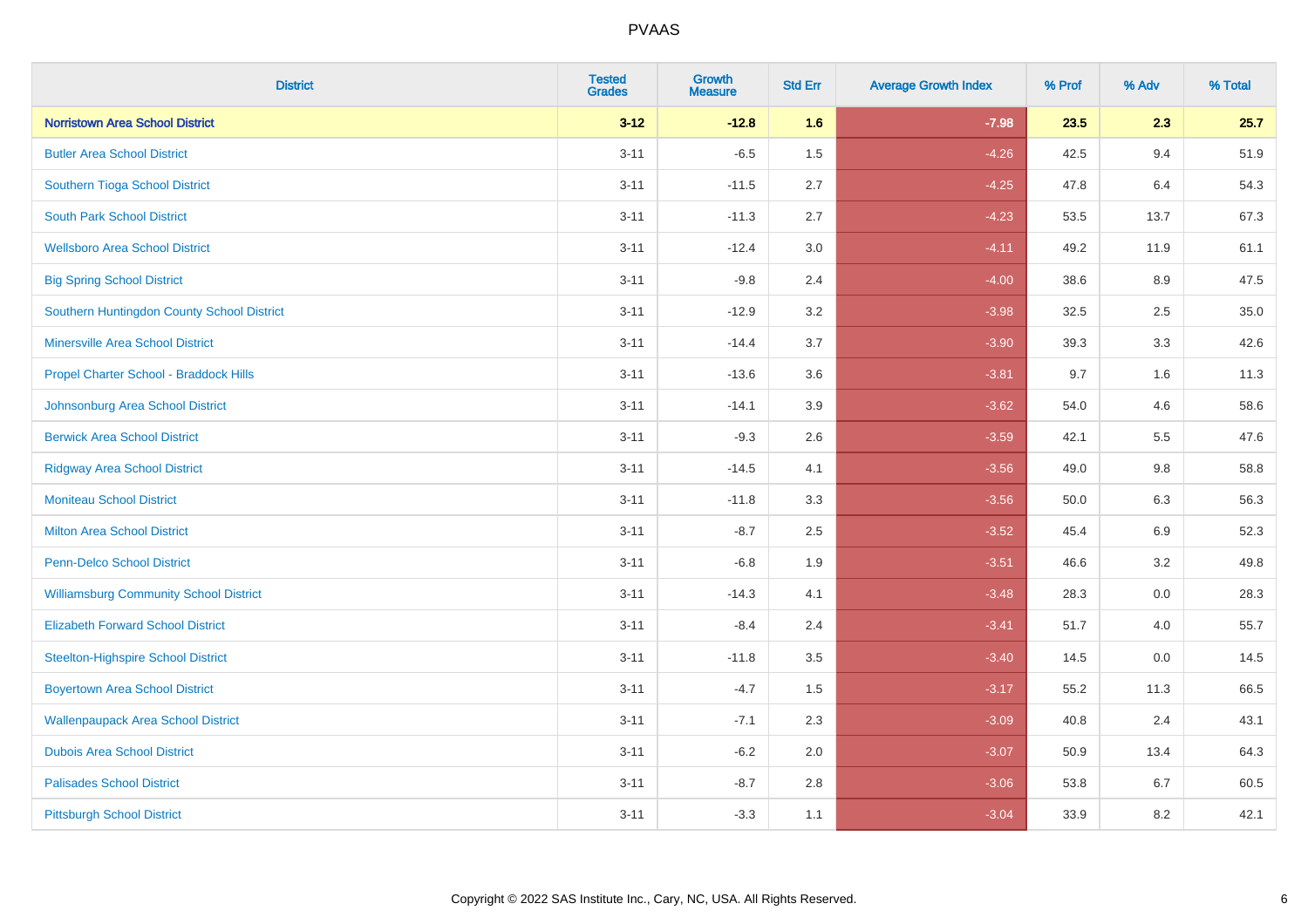| <b>District</b>                              | <b>Tested</b><br><b>Grades</b> | <b>Growth</b><br><b>Measure</b> | <b>Std Err</b> | <b>Average Growth Index</b> | % Prof | % Adv   | % Total |
|----------------------------------------------|--------------------------------|---------------------------------|----------------|-----------------------------|--------|---------|---------|
| <b>Norristown Area School District</b>       | $3 - 12$                       | $-12.8$                         | 1.6            | $-7.98$                     | 23.5   | 2.3     | 25.7    |
| Philadelphia Academy Charter School          | $3 - 11$                       | $-8.9$                          | 2.9            | $-3.04$                     | 50.5   | $2.9\,$ | 53.4    |
| <b>North East School District</b>            | $3 - 11$                       | $-9.3$                          | 3.1            | $-3.02$                     | 62.6   | 14.4    | 77.0    |
| <b>Penn Hills School District</b>            | $3 - 11$                       | $-7.6$                          | 2.6            | $-2.94$                     | 33.1   | 0.7     | 33.8    |
| <b>Rochester Area School District</b>        | $3 - 11$                       | $-13.2$                         | 4.6            | $-2.89$                     | 19.5   | 1.3     | 20.8    |
| <b>Propel Charter School-Homestead</b>       | $3 - 11$                       | $-11.7$                         | 4.1            | $-2.84$                     | 15.9   | 0.0     | 15.9    |
| <b>Nazareth Area School District</b>         | $3 - 11$                       | $-4.7$                          | 1.7            | $-2.82$                     | 59.2   | 9.9     | 69.0    |
| <b>Carlisle Area School District</b>         | $3 - 11$                       | $-5.3$                          | 1.9            | $-2.81$                     | 54.0   | 6.3     | 60.3    |
| <b>Redbank Valley School District</b>        | $3 - 11$                       | $-9.5$                          | 3.4            | $-2.77$                     | 31.5   | 4.9     | 36.4    |
| <b>Highlands School District</b>             | $3 - 11$                       | $-7.4$                          | 2.7            | $-2.76$                     | 44.4   | 3.7     | 48.2    |
| <b>Forest Hills School District</b>          | $3 - 11$                       | $-7.3$                          | 2.7            | $-2.74$                     | 41.1   | 13.7    | 54.8    |
| <b>Trinity Area School District</b>          | $3 - 11$                       | $-5.4$                          | 2.0            | $-2.71$                     | 48.3   | 11.8    | 60.1    |
| South Allegheny School District              | $3 - 11$                       | $-8.8$                          | 3.2            | $-2.70$                     | 40.5   | 0.0     | 40.5    |
| <b>Blairsville-Saltsburg School District</b> | $3 - 11$                       | $-8.0$                          | 3.0            | $-2.68$                     | 37.3   | 7.0     | 44.3    |
| <b>Harbor Creek School District</b>          | $3 - 11$                       | $-7.1$                          | 2.7            | $-2.67$                     | 48.8   | 15.2    | 64.0    |
| <b>Pine Grove Area School District</b>       | $3 - 11$                       | $-7.7$                          | 2.9            | $-2.66$                     | 42.3   | 7.7     | 50.0    |
| <b>Dunmore School District</b>               | $3 - 11$                       | $-7.7$                          | 2.9            | $-2.62$                     | 34.0   | 7.2     | 41.2    |
| <b>Coatesville Area School District</b>      | $3 - 11$                       | $-4.4$                          | 1.7            | $-2.62$                     | 36.3   | 4.2     | 40.5    |
| <b>Slippery Rock Area School District</b>    | $3 - 11$                       | $-6.3$                          | 2.5            | $-2.51$                     | 56.2   | 9.5     | 65.7    |
| <b>North Star School District</b>            | $3 - 11$                       | $-8.7$                          | 3.5            | $-2.51$                     | 47.8   | 6.0     | 53.7    |
| <b>Keystone Central School District</b>      | $3 - 11$                       | $-5.1$                          | 2.0            | $-2.46$                     | 44.7   | 4.6     | 49.4    |
| <b>Sugar Valley Rural Charter School</b>     | $3 - 11$                       | $-11.0$                         | 4.5            | $-2.46$                     | 14.9   | 0.0     | 14.9    |
| <b>Mohawk Area School District</b>           | $3 - 11$                       | $-7.5$                          | 3.1            | $-2.45$                     | 49.4   | 11.0    | 60.4    |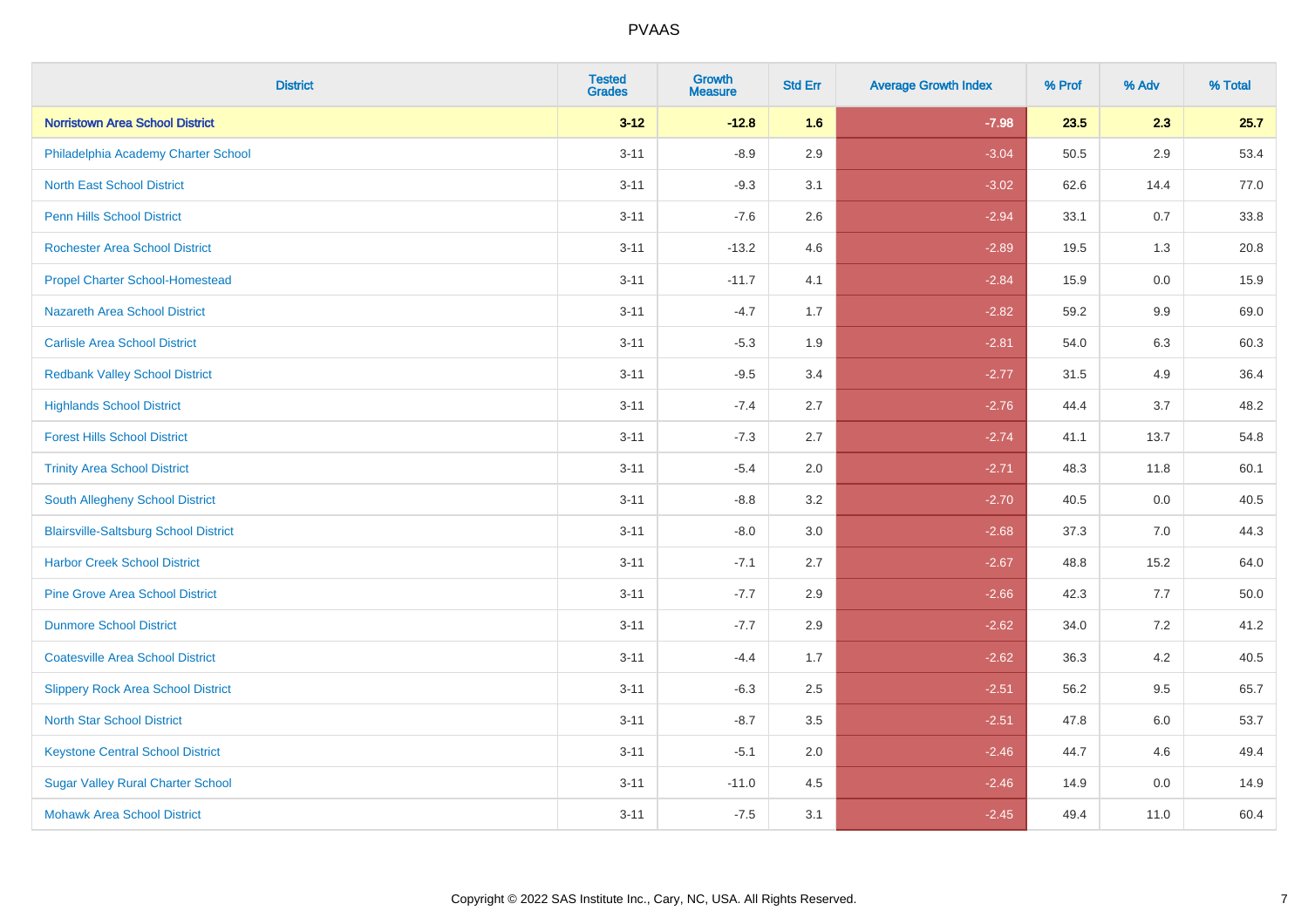| <b>District</b>                                | <b>Tested</b><br><b>Grades</b> | Growth<br><b>Measure</b> | <b>Std Err</b> | <b>Average Growth Index</b> | % Prof | % Adv   | % Total |
|------------------------------------------------|--------------------------------|--------------------------|----------------|-----------------------------|--------|---------|---------|
| <b>Norristown Area School District</b>         | $3 - 12$                       | $-12.8$                  | 1.6            | $-7.98$                     | 23.5   | 2.3     | 25.7    |
| <b>Farrell Area School District</b>            | $3 - 11$                       | $-10.4$                  | 4.3            | $-2.41$                     | 19.0   | 0.0     | 19.0    |
| <b>Freedom Area School District</b>            | $3 - 11$                       | $-7.1$                   | 3.0            | $-2.37$                     | 43.8   | 4.2     | 47.9    |
| <b>Southmoreland School District</b>           | $3 - 11$                       | $-8.3$                   | 3.6            | $-2.32$                     | 56.8   | 7.2     | 64.0    |
| <b>Upper Moreland Township School District</b> | $3 - 11$                       | $-5.0$                   | 2.2            | $-2.31$                     | 57.9   | 4.0     | 61.9    |
| Salisbury-Elk Lick School District             | $3 - 11$                       | $-13.5$                  | 5.9            | $-2.30$                     | 27.8   | 0.0     | 27.8    |
| <b>Indiana Area School District</b>            | $3 - 11$                       | $-5.3$                   | 2.3            | $-2.28$                     | 47.6   | 18.4    | 66.1    |
| <b>Oxford Area School District</b>             | $3 - 11$                       | $-4.3$                   | 1.9            | $-2.26$                     | 41.3   | 8.0     | 49.3    |
| <b>East Lycoming School District</b>           | $3 - 11$                       | $-6.0$                   | 2.7            | $-2.24$                     | 48.3   | 4.2     | 52.5    |
| <b>Windber Area School District</b>            | $3 - 11$                       | $-7.2$                   | 3.2            | $-2.24$                     | 55.4   | 7.2     | 62.6    |
| <b>Muncy School District</b>                   | $3 - 11$                       | $-8.1$                   | 3.7            | $-2.21$                     | 42.0   | $3.8\,$ | 45.8    |
| Jim Thorpe Area School District                | $3 - 11$                       | $-5.8$                   | 2.7            | $-2.19$                     | 33.3   | 7.4     | 40.7    |
| <b>Perkiomen Valley School District</b>        | $3 - 11$                       | $-3.5$                   | 1.6            | $-2.18$                     | 53.8   | 13.4    | 67.2    |
| <b>Crawford Central School District</b>        | $3 - 11$                       | $-4.7$                   | 2.2            | $-2.15$                     | 40.6   | 10.5    | 51.1    |
| <b>Aliquippa School District</b>               | $3 - 11$                       | $-9.0$                   | 4.2            | $-2.14$                     | 11.0   | 0.0     | 11.0    |
| <b>Williams Valley School District</b>         | $3 - 11$                       | $-7.3$                   | 3.4            | $-2.13$                     | 23.2   | 0.0     | 23.2    |
| Middletown Area School District                | $3 - 11$                       | $-5.3$                   | 2.6            | $-2.05$                     | 46.4   | 5.3     | 51.7    |
| <b>Karns City Area School District</b>         | $3 - 11$                       | $-6.0$                   | 2.9            | $-2.03$                     | 53.1   | 8.3     | 61.5    |
| <b>Corry Area School District</b>              | $3 - 11$                       | $-5.3$                   | 2.6            | $-2.03$                     | 38.5   | 6.0     | 44.5    |
| <b>Upper Dauphin Area School District</b>      | $3 - 11$                       | $-6.3$                   | 3.2            | $-1.98$                     | 37.4   | 4.8     | 42.2    |
| <b>Bermudian Springs School District</b>       | $3 - 11$                       | $-5.5$                   | 2.9            | $-1.94$                     | 56.4   | 6.8     | 63.2    |
| <b>Somerset Area School District</b>           | $3 - 11$                       | $-4.4$                   | 2.3            | $-1.93$                     | 44.4   | 14.9    | 59.3    |
| Mount Pleasant Area School District            | $3 - 11$                       | $-5.0$                   | 2.6            | $-1.93$                     | 52.6   | 0.0     | 52.6    |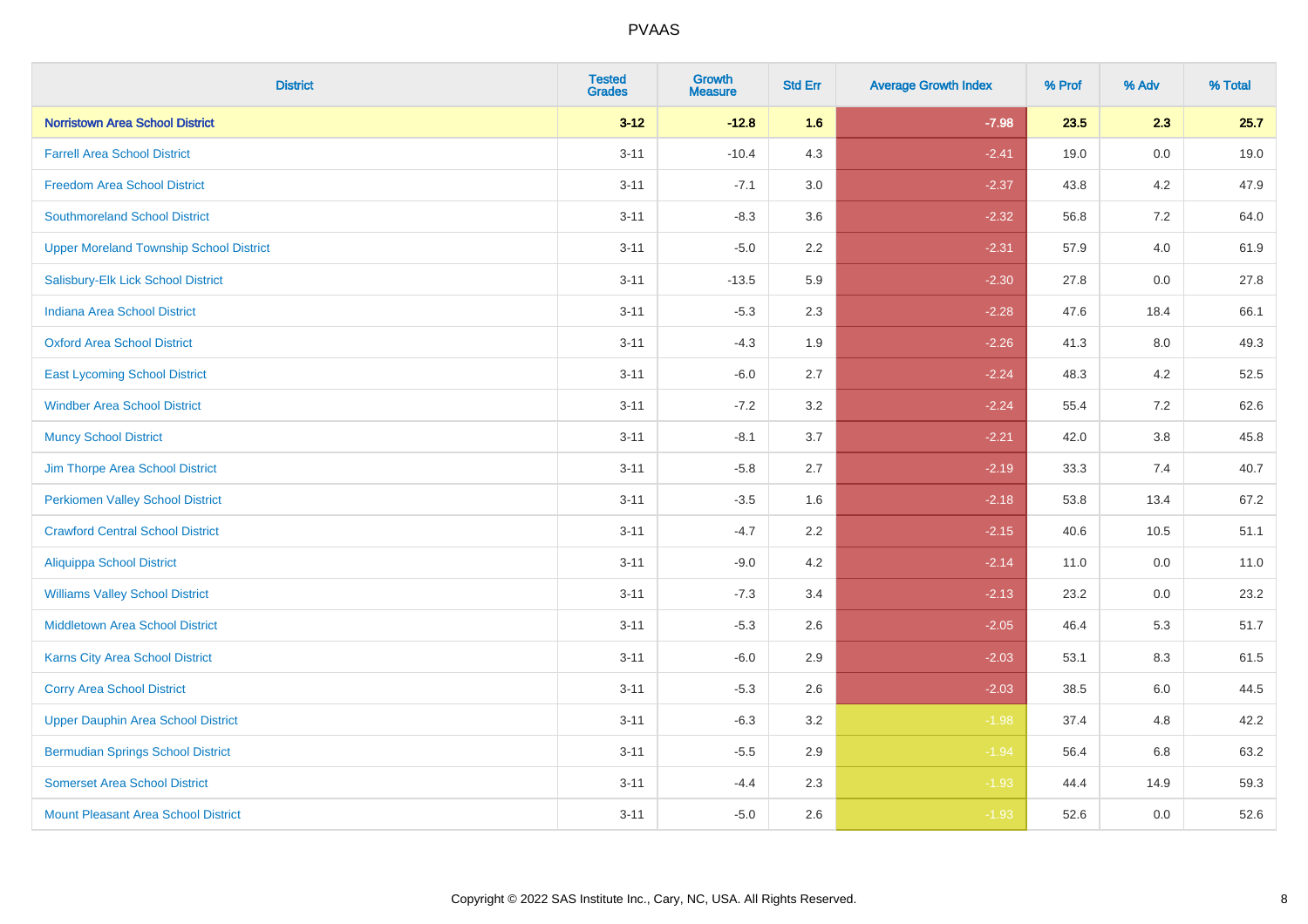| <b>District</b>                                | <b>Tested</b><br><b>Grades</b> | <b>Growth</b><br><b>Measure</b> | <b>Std Err</b> | <b>Average Growth Index</b> | % Prof | % Adv   | % Total |
|------------------------------------------------|--------------------------------|---------------------------------|----------------|-----------------------------|--------|---------|---------|
| <b>Norristown Area School District</b>         | $3 - 12$                       | $-12.8$                         | 1.6            | $-7.98$                     | 23.5   | 2.3     | 25.7    |
| <b>Gettysburg Area School District</b>         | $3 - 11$                       | $-4.0$                          | 2.1            | $-1.89$                     | 45.3   | 14.0    | 59.3    |
| <b>Greensburg Salem School District</b>        | $3 - 11$                       | $-4.4$                          | 2.4            | $-1.88$                     | 47.6   | 4.9     | 52.4    |
| <b>East Allegheny School District</b>          | $3 - 11$                       | $-6.3$                          | 3.3            | $-1.87$                     | 31.9   | 9.7     | 41.7    |
| <b>Western Beaver County School District</b>   | $3 - 11$                       | $-7.8$                          | 4.2            | $-1.87$                     | 56.5   | 6.5     | 63.0    |
| <b>Kiski Area School District</b>              | $3 - 11$                       | $-3.7$                          | 2.0            | $-1.86$                     | 57.4   | 10.4    | 67.8    |
| <b>Brandywine Heights Area School District</b> | $3 - 11$                       | $-4.9$                          | 2.7            | $-1.81$                     | 49.2   | 8.2     | 57.4    |
| <b>Pequea Valley School District</b>           | $3 - 11$                       | $-5.8$                          | 3.2            | $-1.80$                     | 39.8   | 9.1     | 48.9    |
| <b>Pittston Area School District</b>           | $3 - 11$                       | $-10.1$                         | 5.6            | $-1.80$                     | 38.1   | 9.5     | 47.6    |
| <b>Washington School District</b>              | $3 - 11$                       | $-4.9$                          | 2.8            | $-1.76$                     | 30.1   | 2.4     | 32.5    |
| <b>Canton Area School District</b>             | $3 - 11$                       | $-5.5$                          | 3.2            | $-1.75$                     | 40.7   | 2.3     | 43.0    |
| <b>Brentwood Borough School District</b>       | $3 - 11$                       | $-5.3$                          | 3.0            | $-1.72$                     | 52.0   | 6.1     | 58.2    |
| East Pennsboro Area School District            | $3 - 11$                       | $-4.2$                          | 2.5            | $-1.71$                     | 60.8   | $8.5\,$ | 69.3    |
| <b>Fairfield Area School District</b>          | $3 - 11$                       | $-5.6$                          | 3.4            | $-1.66$                     | 57.9   | 4.0     | 61.8    |
| <b>Shamokin Area School District</b>           | $3 - 11$                       | $-7.7$                          | 4.8            | $-1.60$                     | 38.1   | 3.2     | 41.3    |
| <b>Claysburg-Kimmel School District</b>        | $3 - 11$                       | $-5.7$                          | 4.0            | $-1.42$                     | 42.9   | 8.2     | 51.0    |
| <b>Westmont Hilltop School District</b>        | $3 - 11$                       | $-4.0$                          | 2.8            | $-1.40$                     | 36.3   | 13.3    | 49.6    |
| <b>Greencastle-Antrim School District</b>      | $3 - 11$                       | $-3.0$                          | 2.2            | $-1.36$                     | 62.4   | 9.9     | 72.3    |
| <b>Ellwood City Area School District</b>       | $3 - 11$                       | $-4.2$                          | 3.2            | $-1.29$                     | 54.1   | 14.1    | 68.2    |
| <b>Shade-Central City School District</b>      | $3 - 11$                       | $-5.9$                          | 4.6            | $-1.28$                     | 27.8   | 0.0     | 27.8    |
| <b>Elk Lake School District</b>                | $3 - 11$                       | $-4.0$                          | 3.3            | $-1.23$                     | 46.2   | 3.3     | 49.4    |
| <b>Riverview School District</b>               | $3 - 11$                       | $-4.6$                          | 3.8            | $-1.20$                     | 57.9   | 15.8    | 73.7    |
| <b>Greater Johnstown School District</b>       | $3 - 11$                       | $-3.1$                          | 2.6            | $-1.19$                     | 26.1   | 0.0     | 26.1    |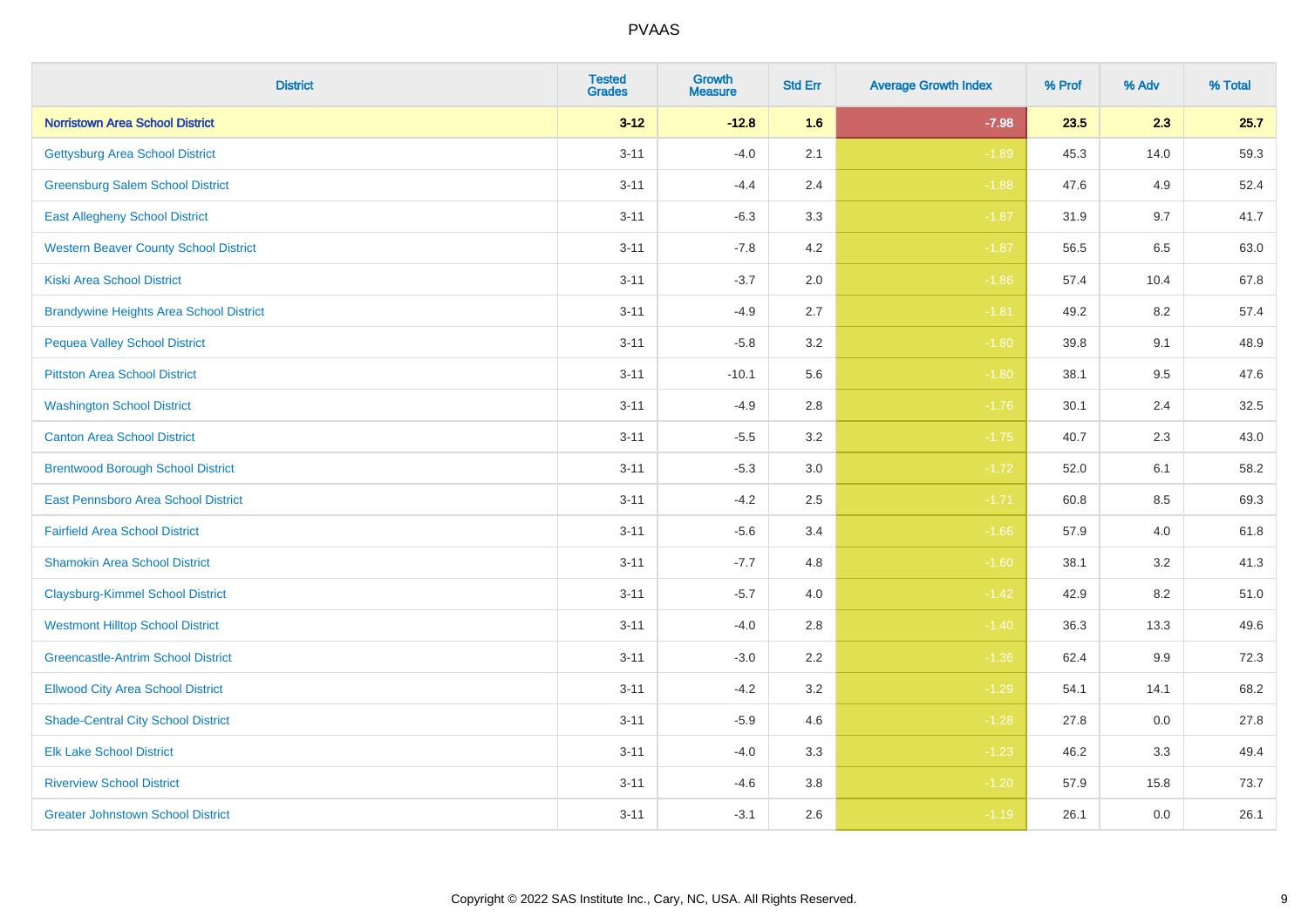| <b>District</b>                              | <b>Tested</b><br><b>Grades</b> | Growth<br><b>Measure</b> | <b>Std Err</b> | <b>Average Growth Index</b> | % Prof | % Adv   | % Total |
|----------------------------------------------|--------------------------------|--------------------------|----------------|-----------------------------|--------|---------|---------|
| <b>Norristown Area School District</b>       | $3 - 12$                       | $-12.8$                  | 1.6            | $-7.98$                     | 23.5   | 2.3     | 25.7    |
| <b>Big Beaver Falls Area School District</b> | $3 - 11$                       | $-3.9$                   | 3.3            | $-1.18$                     | 34.1   | 3.5     | 37.6    |
| <b>Chichester School District</b>            | $3 - 11$                       | $-2.7$                   | 2.3            | $-1.17$                     | 44.6   | 6.6     | 51.2    |
| Jeannette City School District               | $3 - 11$                       | $-4.3$                   | 3.8            | $-1.13$                     | 46.7   | $7.5\,$ | 54.2    |
| <b>Dallas School District</b>                | $3 - 11$                       | $-2.5$                   | 2.2            | $-1.12$                     | 54.9   | 7.6     | 62.4    |
| Juniata Valley School District               | $3 - 11$                       | $-3.9$                   | 3.5            | $-1.10$                     | 44.4   | 3.5     | 47.8    |
| <b>Riverside School District</b>             | $3 - 11$                       | $-3.2$                   | 3.0            | $-1.09$                     | 43.0   | 9.0     | 52.0    |
| <b>Quaker Valley School District</b>         | $3 - 11$                       | $-2.8$                   | 2.6            | $-1.08$                     | 55.2   | 13.2    | 68.4    |
| Oil City Area School District                | $3 - 11$                       | $-2.9$                   | 2.6            | $-1.08$                     | 44.4   | 5.8     | 50.2    |
| <b>West Greene School District</b>           | $3 - 11$                       | $-4.5$                   | 4.3            | $-1.04$                     | 36.6   | 7.3     | 43.9    |
| <b>Lewisburg Area School District</b>        | $3 - 11$                       | $-2.7$                   | 2.6            | $-1.03$                     | 57.0   | 18.5    | 75.6    |
| <b>Seneca Valley School District</b>         | $3 - 11$                       | $-1.4$                   | 1.4            | $-0.99$                     | 57.2   | 11.4    | 68.6    |
| <b>North Hills School District</b>           | $3 - 11$                       | $-1.8$                   | 1.8            | $-0.96$                     | 59.1   | 14.1    | 73.2    |
| <b>Wyoming Valley West School District</b>   | $3 - 11$                       | $-2.2$                   | 2.4            | $-0.91$                     | 49.4   | 3.0     | 52.4    |
| <b>Austin Area School District</b>           | $3 - 11$                       | $-5.7$                   | 6.4            | $-0.90$                     | 33.3   | 5.6     | 38.9    |
| <b>Montour School District</b>               | $3 - 11$                       | $-1.8$                   | 2.1            | $-0.88$                     | 61.4   | 15.1    | 76.5    |
| <b>Charleroi School District</b>             | $3 - 11$                       | $-2.6$                   | 3.0            | $-0.86$                     | 55.7   | 7.4     | 63.1    |
| Phoenixville Area School District            | $3 - 11$                       | $-1.7$                   | 2.1            | $-0.83$                     | 59.9   | 10.6    | 70.5    |
| <b>Chartiers Valley School District</b>      | $3 - 11$                       | $-1.7$                   | 2.0            | $-0.81$                     | 54.7   | 8.4     | 63.1    |
| <b>Forest Area School District</b>           | $3 - 11$                       | $-4.4$                   | 5.4            | $-0.81$                     | 36.2   | 2.1     | 38.3    |
| <b>Lebanon School District</b>               | $3 - 11$                       | $-1.6$                   | 1.9            | $-0.80$                     | 24.4   | $2.6\,$ | 27.0    |
| Shenango Area School District                | $3 - 11$                       | $-2.6$                   | 3.3            | $-0.79$                     | 50.6   | 13.9    | 64.6    |
| <b>Gillingham Charter School</b>             | $3 - 11$                       | $-4.4$                   | 5.6            | $-0.77$                     | 20.8   | 8.3     | 29.2    |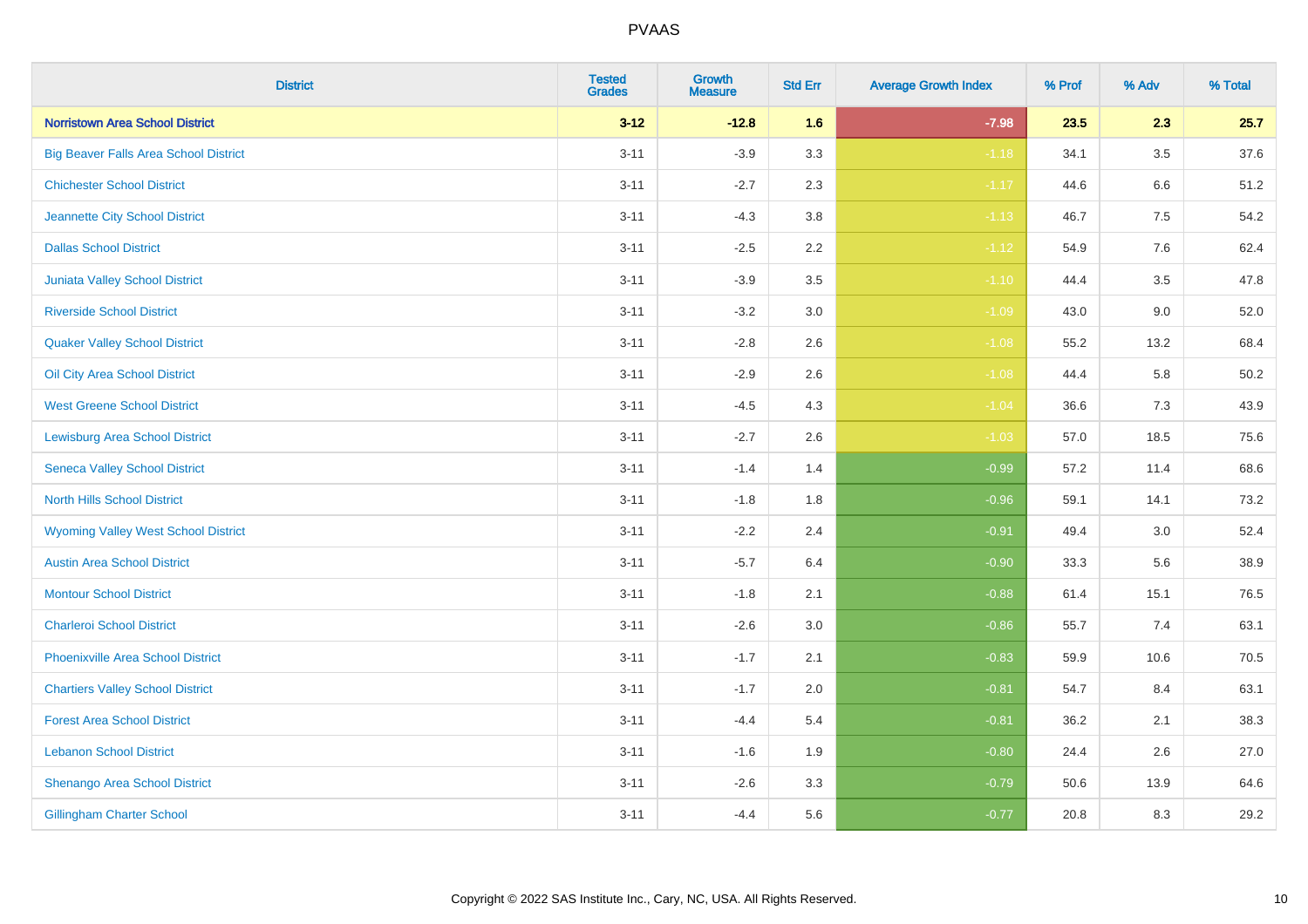| <b>District</b>                              | <b>Tested</b><br><b>Grades</b> | <b>Growth</b><br><b>Measure</b> | <b>Std Err</b> | <b>Average Growth Index</b> | % Prof | % Adv   | % Total |
|----------------------------------------------|--------------------------------|---------------------------------|----------------|-----------------------------|--------|---------|---------|
| <b>Norristown Area School District</b>       | $3 - 12$                       | $-12.8$                         | 1.6            | $-7.98$                     | 23.5   | 2.3     | 25.7    |
| <b>Bald Eagle Area School District</b>       | $3 - 11$                       | $-2.1$                          | 2.7            | $-0.75$                     | 48.4   | 9.4     | 57.7    |
| Huntingdon Area School District              | $3 - 11$                       | $-2.0$                          | 2.7            | $-0.72$                     | 36.8   | 10.3    | 47.0    |
| Mt Lebanon School District                   | $3 - 11$                       | $-1.0$                          | 1.5            | $-0.70$                     | 61.9   | 24.0    | 85.9    |
| <b>Lehighton Area School District</b>        | $3 - 11$                       | $-1.6$                          | 2.3            | $-0.70$                     | 51.1   | 5.6     | 56.7    |
| <b>North Pocono School District</b>          | $3 - 11$                       | $-2.3$                          | 3.4            | $-0.68$                     | 52.0   | 16.4    | 68.5    |
| <b>Cheltenham School District</b>            | $3 - 11$                       | $-1.4$                          | 2.1            | $-0.67$                     | 46.1   | 10.0    | 56.1    |
| <b>Fannett-Metal School District</b>         | $3 - 11$                       | $-3.4$                          | 5.1            | $-0.67$                     | 38.7   | 8.1     | 46.8    |
| <b>Susquehanna Community School District</b> | $3 - 11$                       | $-2.8$                          | 4.2            | $-0.66$                     | 49.4   | 6.9     | 56.3    |
| <b>Burgettstown Area School District</b>     | $3 - 11$                       | $-2.1$                          | 3.4            | $-0.62$                     | 50.0   | 1.4     | 51.4    |
| <b>Central Greene School District</b>        | $3 - 11$                       | $-1.6$                          | 2.8            | $-0.55$                     | 54.2   | 2.8     | 57.0    |
| <b>Canon-Mcmillan School District</b>        | $3 - 11$                       | $-0.8$                          | 1.6            | $-0.50$                     | 58.7   | 15.9    | 74.6    |
| South Side Area School District              | $3 - 11$                       | $-1.6$                          | 3.3            | $-0.48$                     | 50.0   | 6.8     | 56.8    |
| <b>Shaler Area School District</b>           | $3 - 11$                       | $-0.8$                          | 1.9            | $-0.43$                     | 49.1   | 9.6     | 58.7    |
| North Schuylkill School District             | $3 - 11$                       | $-1.0$                          | 2.4            | $-0.42$                     | 41.8   | 5.1     | 46.8    |
| <b>Sharpsville Area School District</b>      | $3 - 11$                       | $-1.4$                          | 3.5            | $-0.40$                     | 55.2   | 13.4    | 68.7    |
| <b>Palmerton Area School District</b>        | $3 - 11$                       | $-1.2$                          | 3.0            | $-0.39$                     | 57.4   | $5.0\,$ | 62.4    |
| Hope For Hyndman Charter School              | $3 - 11$                       | $-2.0$                          | 6.1            | $-0.32$                     | 33.3   | 0.0     | 33.3    |
| Albert Gallatin Area School District         | $3 - 11$                       | $-0.8$                          | 2.4            | $-0.32$                     | 54.5   | 10.0    | 64.6    |
| <b>Cornell School District</b>               | $3 - 11$                       | $-1.6$                          | 5.0            | $-0.32$                     | 33.8   | 1.5     | 35.4    |
| <b>Tuscarora School District</b>             | $3 - 11$                       | $-0.6$                          | 2.3            | $-0.27$                     | 45.1   | 8.1     | 53.2    |
| <b>Penn Manor School District</b>            | $3 - 11$                       | $-0.4$                          | 1.6            | $-0.25$                     | 51.9   | 12.6    | 64.5    |
| <b>Lakeview School District</b>              | $3 - 11$                       | $-0.9$                          | 3.7            | $-0.24$                     | 60.3   | 3.2     | 63.5    |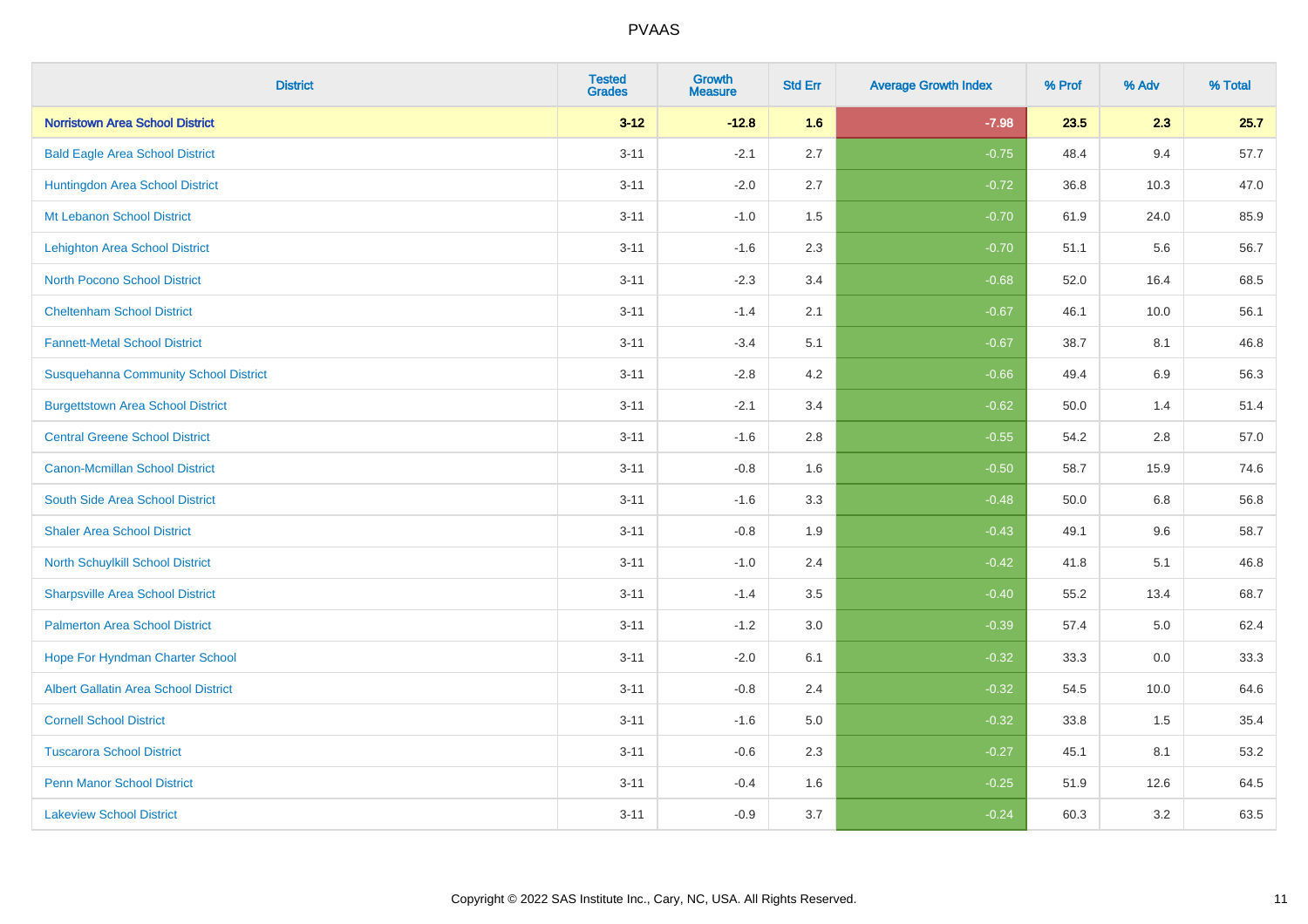| <b>District</b>                          | <b>Tested</b><br><b>Grades</b> | <b>Growth</b><br><b>Measure</b> | <b>Std Err</b> | <b>Average Growth Index</b> | % Prof | % Adv   | % Total |
|------------------------------------------|--------------------------------|---------------------------------|----------------|-----------------------------|--------|---------|---------|
| <b>Norristown Area School District</b>   | $3 - 12$                       | $-12.8$                         | 1.6            | $-7.98$                     | 23.5   | 2.3     | 25.7    |
| <b>Girard School District</b>            | $3 - 11$                       | $-0.6$                          | 2.7            | $-0.22$                     | 53.9   | 15.6    | 69.6    |
| <b>Harrisburg City School District</b>   | $3 - 11$                       | $-0.4$                          | 2.1            | $-0.19$                     | 15.1   | 0.4     | 15.5    |
| <b>Mount Carmel Area School District</b> | $3 - 11$                       | $-0.6$                          | 3.1            | $-0.18$                     | 45.3   | 2.1     | 47.4    |
| <b>Crestwood School District</b>         | $3 - 11$                       | $-0.4$                          | 2.4            | $-0.17$                     | 57.4   | 17.0    | 74.4    |
| <b>Southern Lehigh School District</b>   | $3 - 11$                       | $-0.4$                          | 2.3            | $-0.17$                     | 66.1   | 11.9    | 78.0    |
| <b>Bellefonte Area School District</b>   | $3 - 11$                       | $-0.4$                          | 2.2            | $-0.17$                     | 47.6   | 10.6    | 58.2    |
| <b>Otto-Eldred School District</b>       | $3 - 11$                       | $-0.7$                          | 4.2            | $-0.15$                     | 56.2   | 6.2     | 62.5    |
| <b>Oley Valley School District</b>       | $3 - 11$                       | $-0.4$                          | 2.8            | $-0.15$                     | 43.1   | 12.9    | 56.0    |
| <b>Central Fulton School District</b>    | $3 - 11$                       | $-0.5$                          | 3.5            | $-0.14$                     | 51.4   | 8.6     | 60.0    |
| <b>Blue Ridge School District</b>        | $3 - 11$                       | $-0.5$                          | 3.6            | $-0.12$                     | 44.6   | 3.1     | 47.7    |
| New Kensington-Arnold School District    | $3 - 11$                       | $-0.4$                          | 3.8            | $-0.10$                     | 40.7   | 3.7     | 44.4    |
| <b>Chester-Upland School District</b>    | $3 - 11$                       | $-0.3$                          | 2.7            | $-0.09$                     | 13.8   | $0.8\,$ | 14.6    |
| <b>Warren County School District</b>     | $3 - 11$                       | $-0.1$                          | 1.8            | $-0.06$                     | 37.2   | 5.3     | 42.6    |
| <b>Mercer Area School District</b>       | $3 - 11$                       | $-0.2$                          | 3.3            | $-0.06$                     | 56.0   | $8.0\,$ | 64.0    |
| Penn Cambria School District             | $3 - 11$                       | $-0.0$                          | 2.7            | $-0.01$                     | 61.5   | 7.7     | 69.2    |
| <b>Susquenita School District</b>        | $3 - 11$                       | $-0.1$                          | 2.8            | $-0.01$                     | 47.7   | 10.1    | 57.8    |
| <b>Wilkes-Barre Area School District</b> | $3 - 11$                       | 0.1                             | 3.2            | 0.02                        | 35.5   | 5.4     | 40.9    |
| East Stroudsburg Area School District    | $3 - 11$                       | 0.1                             | 1.6            | 0.05                        | 45.8   | 7.8     | 53.6    |
| <b>West Branch Area School District</b>  | $3 - 11$                       | 0.2                             | 3.8            | 0.05                        | 47.2   | 1.9     | 49.1    |
| <b>Hempfield School District</b>         | $3 - 11$                       | 0.1                             | 1.4            | 0.08                        | 58.2   | 9.9     | 68.2    |
| Insight PA Cyber Charter School          | $3 - 11$                       | 0.7                             | 5.7            | 0.12                        | 50.0   | 4.8     | 54.8    |
| <b>Danville Area School District</b>     | $3 - 11$                       | 0.4                             | 2.6            | 0.15                        | 57.4   | 18.4    | 75.7    |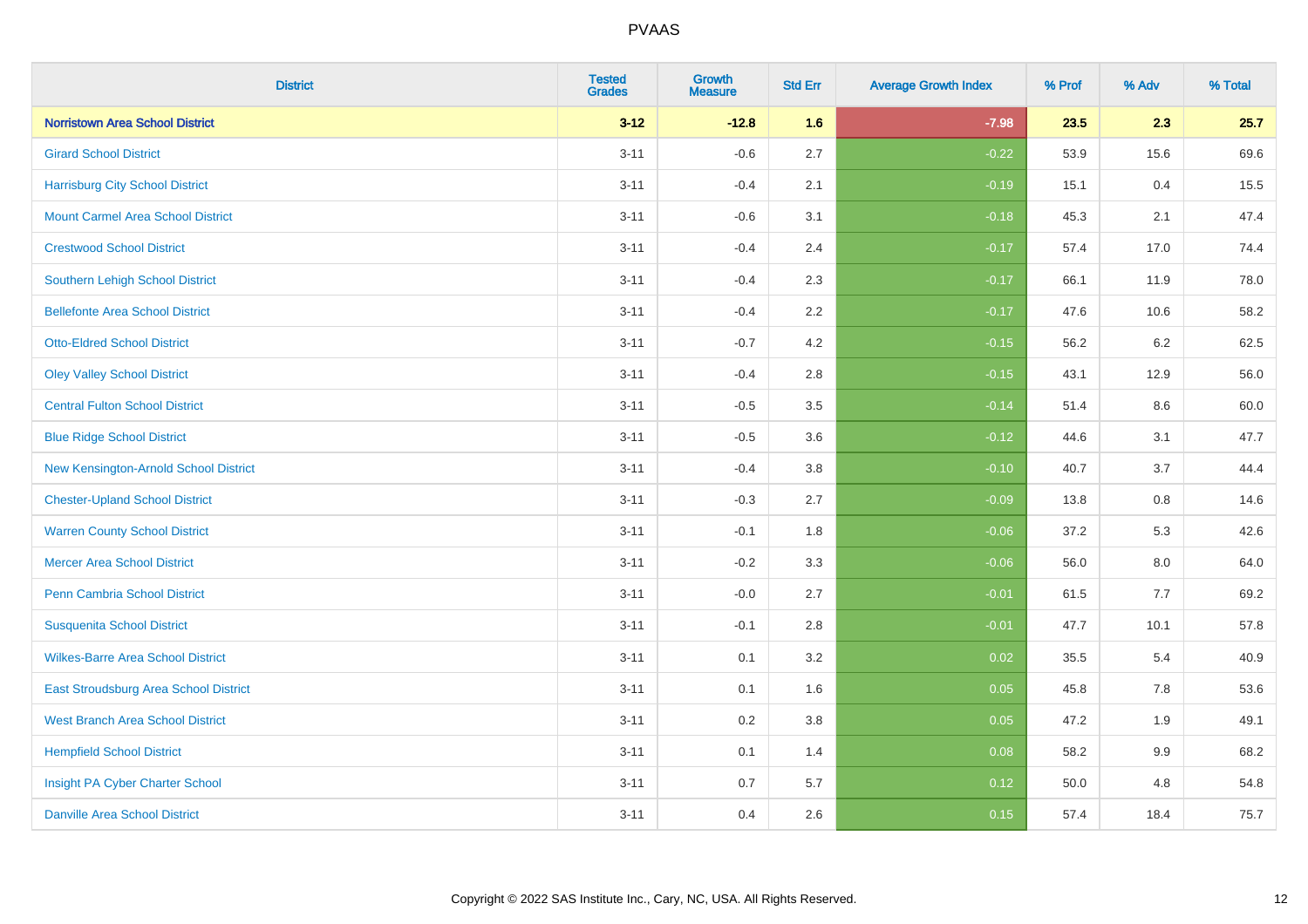| <b>District</b>                               | <b>Tested</b><br><b>Grades</b> | Growth<br><b>Measure</b> | <b>Std Err</b> | <b>Average Growth Index</b> | % Prof | % Adv | % Total |
|-----------------------------------------------|--------------------------------|--------------------------|----------------|-----------------------------|--------|-------|---------|
| <b>Norristown Area School District</b>        | $3 - 12$                       | $-12.8$                  | 1.6            | $-7.98$                     | 23.5   | 2.3   | 25.7    |
| Northern Lebanon School District              | $3 - 11$                       | 0.4                      | 2.5            | 0.15                        | 28.0   | 3.0   | 31.0    |
| <b>Brockway Area School District</b>          | $3 - 11$                       | 0.6                      | 3.6            | 0.16                        | 49.2   | 7.7   | 56.9    |
| Jersey Shore Area School District             | $3 - 11$                       | 0.5                      | 2.6            | 0.21                        | 47.1   | 9.2   | 56.2    |
| <b>Greenville Area School District</b>        | $3 - 11$                       | 0.7                      | 2.9            | 0.26                        | 53.4   | 6.9   | 60.3    |
| <b>Greater Latrobe School District</b>        | $3 - 11$                       | $0.6\,$                  | 1.9            | 0.31                        | 55.5   | 14.1  | 69.5    |
| Lehigh Valley Academy Regional Charter School | $3 - 11$                       | 0.7                      | 2.3            | 0.32                        | 46.3   | 5.0   | 51.4    |
| <b>Lower Dauphin School District</b>          | $3 - 11$                       | 0.6                      | 1.9            | 0.33                        | 49.2   | 12.6  | 61.8    |
| <b>Lakeland School District</b>               | $3 - 11$                       | 1.1                      | 2.8            | 0.38                        | 48.6   | 3.7   | 52.3    |
| <b>Gateway School District</b>                | $3 - 11$                       | 0.8                      | 2.2            | 0.38                        | 52.1   | 13.8  | 65.9    |
| <b>South Eastern School District</b>          | $3 - 11$                       | 0.9                      | 2.4            | 0.39                        | 54.8   | 6.6   | 61.4    |
| <b>Galeton Area School District</b>           | $3 - 11$                       | 2.2                      | 5.3            | 0.42                        | 41.3   | 4.4   | 45.6    |
| <b>Union Area School District</b>             | $3 - 11$                       | 1.9                      | 4.3            | 0.44                        | 61.5   | 0.0   | 61.5    |
| <b>Upper Adams School District</b>            | $3 - 11$                       | 1.3                      | 2.9            | 0.47                        | 55.2   | 8.6   | 63.8    |
| <b>Hanover Area School District</b>           | $3 - 11$                       | 2.2                      | 4.6            | 0.48                        | 42.9   | 5.7   | 48.6    |
| <b>Schuylkill Valley School District</b>      | $3 - 11$                       | 1.4                      | 2.5            | 0.56                        | 55.1   | 10.2  | 65.3    |
| <b>Forbes Road School District</b>            | $3 - 11$                       | 2.8                      | 5.1            | 0.56                        | 41.4   | 10.3  | 51.7    |
| <b>Commodore Perry School District</b>        | $3 - 11$                       | 3.2                      | 5.5            | 0.58                        | 58.3   | 0.0   | 58.3    |
| <b>Laurel School District</b>                 | $3 - 11$                       | 1.8                      | 3.1            | 0.59                        | 70.1   | 2.3   | 72.4    |
| <b>United School District</b>                 | $3 - 11$                       | 2.1                      | 3.4            | 0.63                        | 60.3   | 6.6   | 66.9    |
| <b>Athens Area School District</b>            | $3 - 11$                       | 1.6                      | 2.5            | 0.64                        | 46.9   | 7.6   | 54.5    |
| <b>Marple Newtown School District</b>         | $3 - 11$                       | 2.0                      | 2.4            | 0.81                        | 57.6   | 12.8  | 70.4    |
| <b>Mcguffey School District</b>               | $3 - 11$                       | 2.1                      | 2.6            | 0.81                        | 57.7   | 3.1   | 60.8    |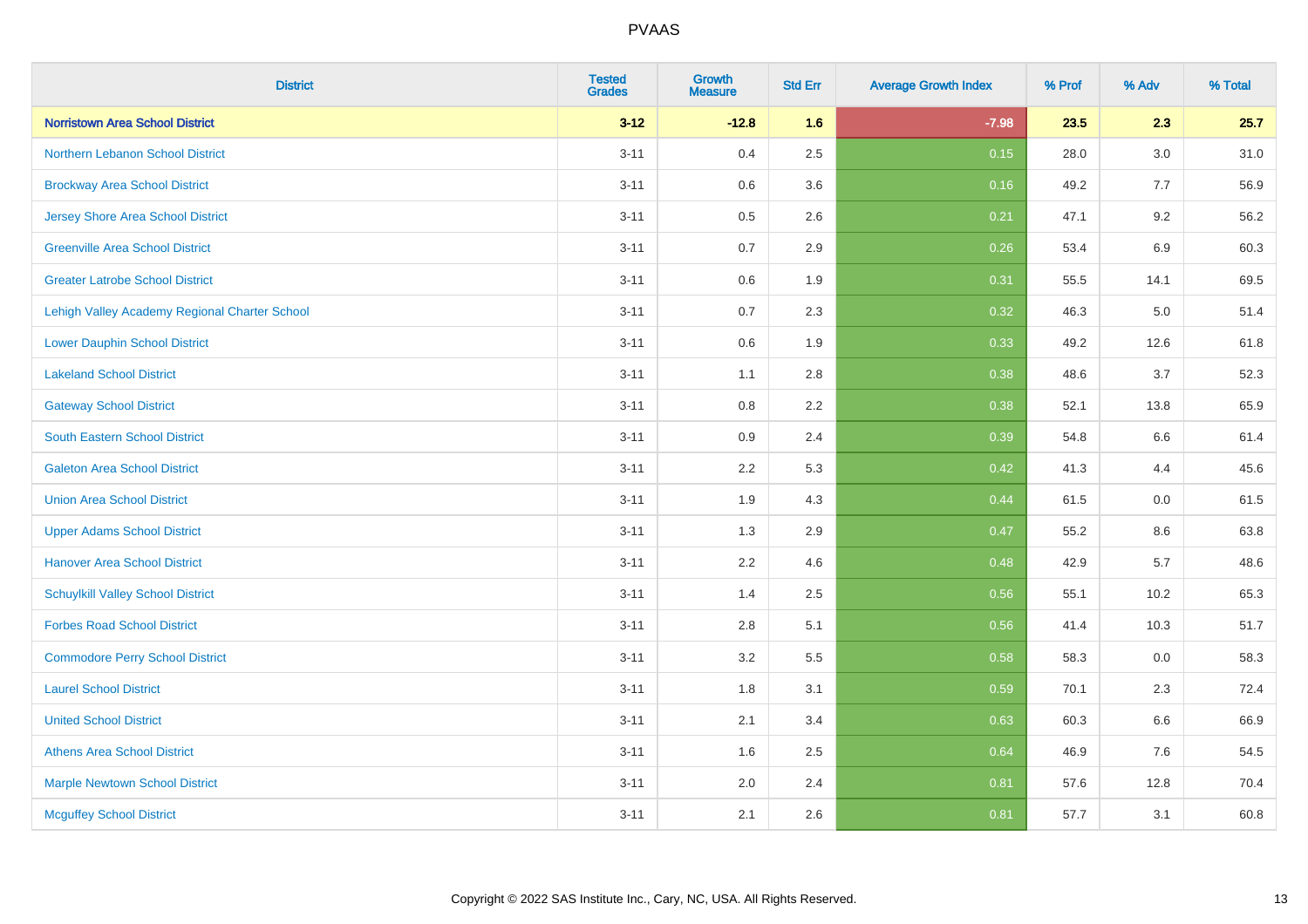| <b>District</b>                                | <b>Tested</b><br><b>Grades</b> | <b>Growth</b><br><b>Measure</b> | <b>Std Err</b> | <b>Average Growth Index</b> | % Prof | % Adv   | % Total  |
|------------------------------------------------|--------------------------------|---------------------------------|----------------|-----------------------------|--------|---------|----------|
| <b>Norristown Area School District</b>         | $3 - 12$                       | $-12.8$                         | 1.6            | $-7.98$                     | 23.5   | 2.3     | 25.7     |
| West Jefferson Hills School District           | $3 - 11$                       | 1.8                             | 2.1            | 0.88                        | 55.7   | 20.8    | 76.4     |
| South Fayette Township School District         | $3 - 11$                       | 1.7                             | 2.0            | 0.88                        | 61.0   | 26.5    | 87.6     |
| <b>Bedford Area School District</b>            | $3 - 11$                       | 2.5                             | 2.6            | 0.93                        | 48.5   | 10.0    | 58.5     |
| Northwestern Lehigh School District            | $3 - 11$                       | 2.2                             | 2.3            | 0.93                        | 53.3   | 9.7     | 63.0     |
| <b>Keystone School District</b>                | $3 - 11$                       | 3.1                             | 3.3            | 0.94                        | 50.6   | 6.5     | 57.1     |
| <b>Baldwin-Whitehall School District</b>       | $3 - 11$                       | 1.8                             | 1.9            | 0.94                        | 58.6   | $8.6\,$ | 67.1     |
| <b>Clairton City School District</b>           | $3 - 11$                       | 3.5                             | 3.7            | 0.95                        | 13.4   | 0.0     | 13.4     |
| <b>Lower Moreland Township School District</b> | $3 - 11$                       | 2.0                             | 2.2            | 0.95                        | 62.8   | 17.0    | 79.8     |
| <b>Berlin Brothersvalley School District</b>   | $3 - 11$                       | 4.0                             | 4.2            | 0.96                        | 48.8   | 14.0    | 62.8     |
| <b>Hopewell Area School District</b>           | $3 - 11$                       | 2.6                             | 2.7            | 0.97                        | 58.4   | 4.0     | 62.4     |
| <b>Bensalem Township School District</b>       | $3 - 11$                       | 1.6                             | 1.6            | 0.98                        | 38.8   | 8.3     | 47.1     |
| <b>Tunkhannock Area School District</b>        | $3 - 11$                       | 2.3                             | 2.2            | 1.01                        | 44.9   | 9.6     | 54.6     |
| <b>Manheim Central School District</b>         | $3 - 11$                       | 2.1                             | 2.1            | 1.01                        | 53.2   | 11.6    | 64.8     |
| <b>Franklin Regional School District</b>       | $3 - 11$                       | 2.0                             | 1.9            | 1.02                        | 66.7   | 15.5    | 82.1     |
| <b>Williamsport Area School District</b>       | $3 - 11$                       | 1.9                             | 1.8            | 1.04                        | 44.1   | 12.8    | 56.9     |
| <b>General Mclane School District</b>          | $3 - 11$                       | 3.1                             | 2.9            | 1.07                        | 62.3   | 4.9     | 67.2     |
| Meyersdale Area School District                | $3 - 11$                       | 4.2                             | 4.0            | 1.07                        | 43.1   | 6.9     | $50.0\,$ |
| Leechburg Area School District                 | $3 - 11$                       | 4.4                             | 4.0            | 1.09                        | 47.8   | 19.6    | 67.4     |
| Morrisville Borough School District            | $3 - 11$                       | 4.8                             | 4.3            | 1.10                        | 30.2   | 2.3     | 32.6     |
| <b>Tidioute Community Charter School</b>       | $3 - 11$                       | 5.7                             | 5.1            | 1.11                        | 34.4   | 21.9    | 56.2     |
| Esperanza Cyber Charter School                 | $3 - 11$                       | 7.1                             | 6.1            | 1.16                        | 9.1    | 0.0     | 9.1      |
| <b>Central Cambria School District</b>         | $3 - 11$                       | 3.0                             | 2.5            | 1.17                        | 56.2   | 9.7     | 66.0     |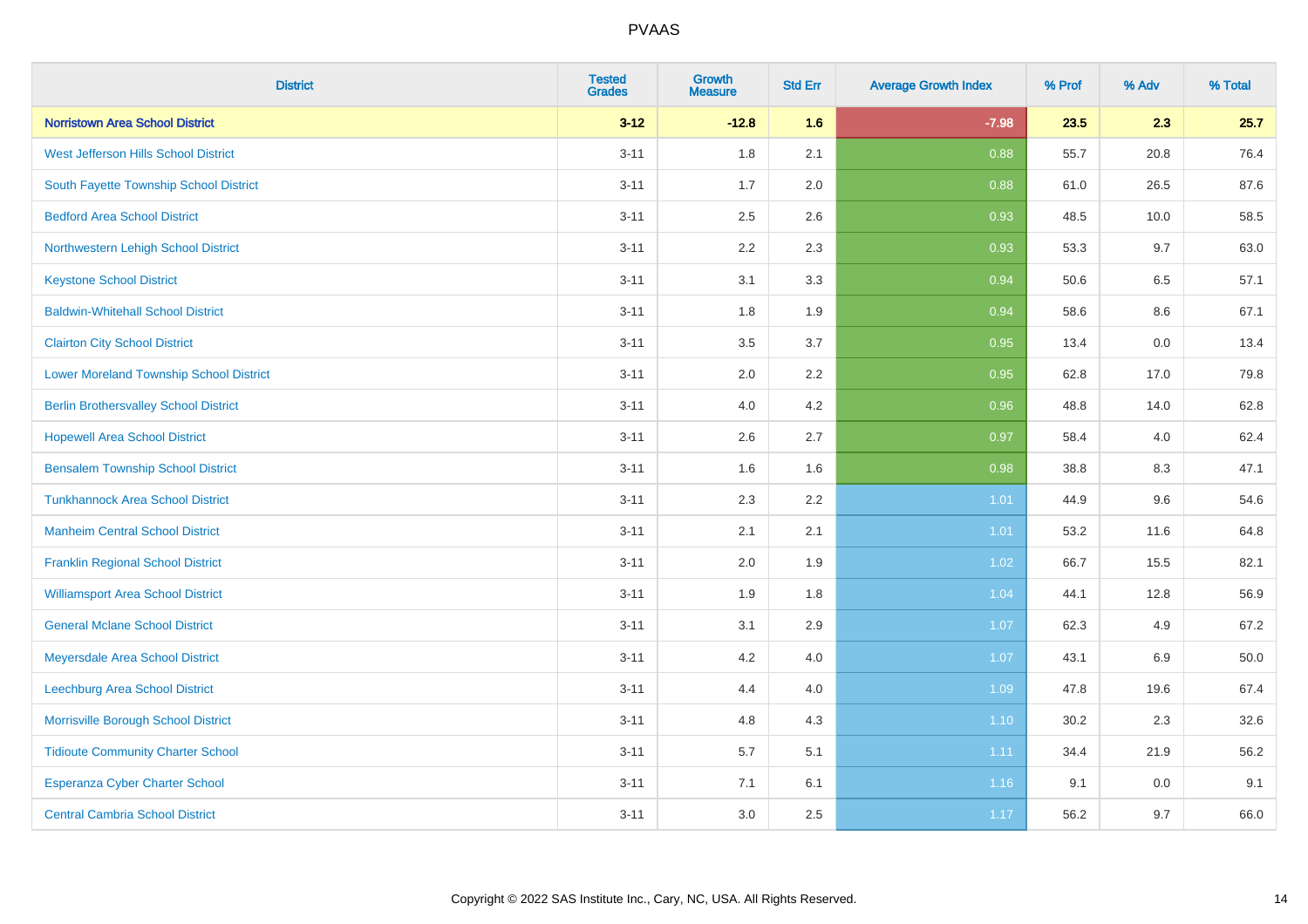| <b>District</b>                           | <b>Tested</b><br>Grades | <b>Growth</b><br><b>Measure</b> | <b>Std Err</b> | <b>Average Growth Index</b> | % Prof | % Adv | % Total |
|-------------------------------------------|-------------------------|---------------------------------|----------------|-----------------------------|--------|-------|---------|
| <b>Norristown Area School District</b>    | $3 - 12$                | $-12.8$                         | 1.6            | $-7.98$                     | 23.5   | 2.3   | 25.7    |
| <b>Port Allegany School District</b>      | $3 - 11$                | 4.4                             | 3.6            | 1.21                        | 28.1   | 9.4   | 37.5    |
| <b>Halifax Area School District</b>       | $3 - 11$                | 4.7                             | 3.9            | 1.22                        | 61.5   | 9.6   | 71.2    |
| <b>Line Mountain School District</b>      | $3 - 11$                | 4.1                             | 3.2            | 1.27                        | 52.9   | 9.2   | 62.1    |
| <b>Fairview School District</b>           | $3 - 11$                | 3.4                             | 2.6            | 1.32                        | 57.2   | 17.6  | 74.8    |
| <b>Spring Cove School District</b>        | $3 - 11$                | 3.4                             | 2.5            | 1.33                        | 47.8   | 12.7  | 60.4    |
| <b>Ligonier Valley School District</b>    | $3 - 11$                | 4.2                             | 3.1            | 1.34                        | 59.1   | 10.3  | 69.5    |
| <b>Pottsgrove School District</b>         | $3 - 11$                | 2.8                             | 2.0            | 1.35                        | 44.0   | 10.0  | 53.9    |
| <b>Methacton School District</b>          | $3 - 11$                | 2.5                             | 1.7            | 1.43                        | 62.5   | 16.4  | 79.0    |
| <b>Towanda Area School District</b>       | $3 - 11$                | 4.0                             | 2.8            | 1.44                        | 39.4   | 6.6   | 46.0    |
| <b>Punxsutawney Area School District</b>  | $3 - 11$                | 4.2                             | 2.9            | 1.45                        | 55.0   | 5.5   | 60.6    |
| <b>Everett Area School District</b>       | $3 - 11$                | 5.0                             | 3.4            | 1.47                        | 60.5   | 1.3   | 61.8    |
| New Brighton Area School District         | $3 - 11$                | 4.6                             | 3.1            | 1.47                        | 60.9   | 5.8   | 66.7    |
| <b>Burrell School District</b>            | $3 - 11$                | 4.5                             | 3.1            | 1.48                        | 58.5   | 13.8  | 72.3    |
| <b>Warrior Run School District</b>        | $3 - 11$                | 4.6                             | 3.0            | 1.51                        | 40.9   | 8.1   | 49.0    |
| <b>Armstrong School District</b>          | $3 - 11$                | 2.6                             | 1.7            | 1.53                        | 51.5   | 6.1   | 57.6    |
| <b>Pleasant Valley School District</b>    | $3 - 11$                | 3.1                             | 2.0            | 1.57                        | 57.2   | 5.5   | 62.8    |
| Millersburg Area School District          | $3 - 11$                | 6.2                             | 3.8            | 1.63                        | 51.8   | 7.4   | 59.3    |
| <b>Conrad Weiser Area School District</b> | $3 - 11$                | 3.6                             | 2.2            | 1.63                        | 52.1   | 2.1   | 54.2    |
| <b>Central Bucks School District</b>      | $3 - 11$                | 1.6                             | 0.9            | 1.66                        | 63.0   | 16.8  | 79.8    |
| <b>Reach Cyber Charter School</b>         | $3 - 11$                | 8.1                             | 4.7            | 1.72                        | 42.4   | 4.6   | 47.0    |
| <b>Northgate School District</b>          | $3 - 11$                | 6.3                             | 3.6            | 1.73                        | 53.3   | 16.7  | 70.0    |
| <b>Bentworth School District</b>          | $3 - 11$                | 5.7                             | 3.2            | 1.75                        | 44.2   | 19.5  | 63.6    |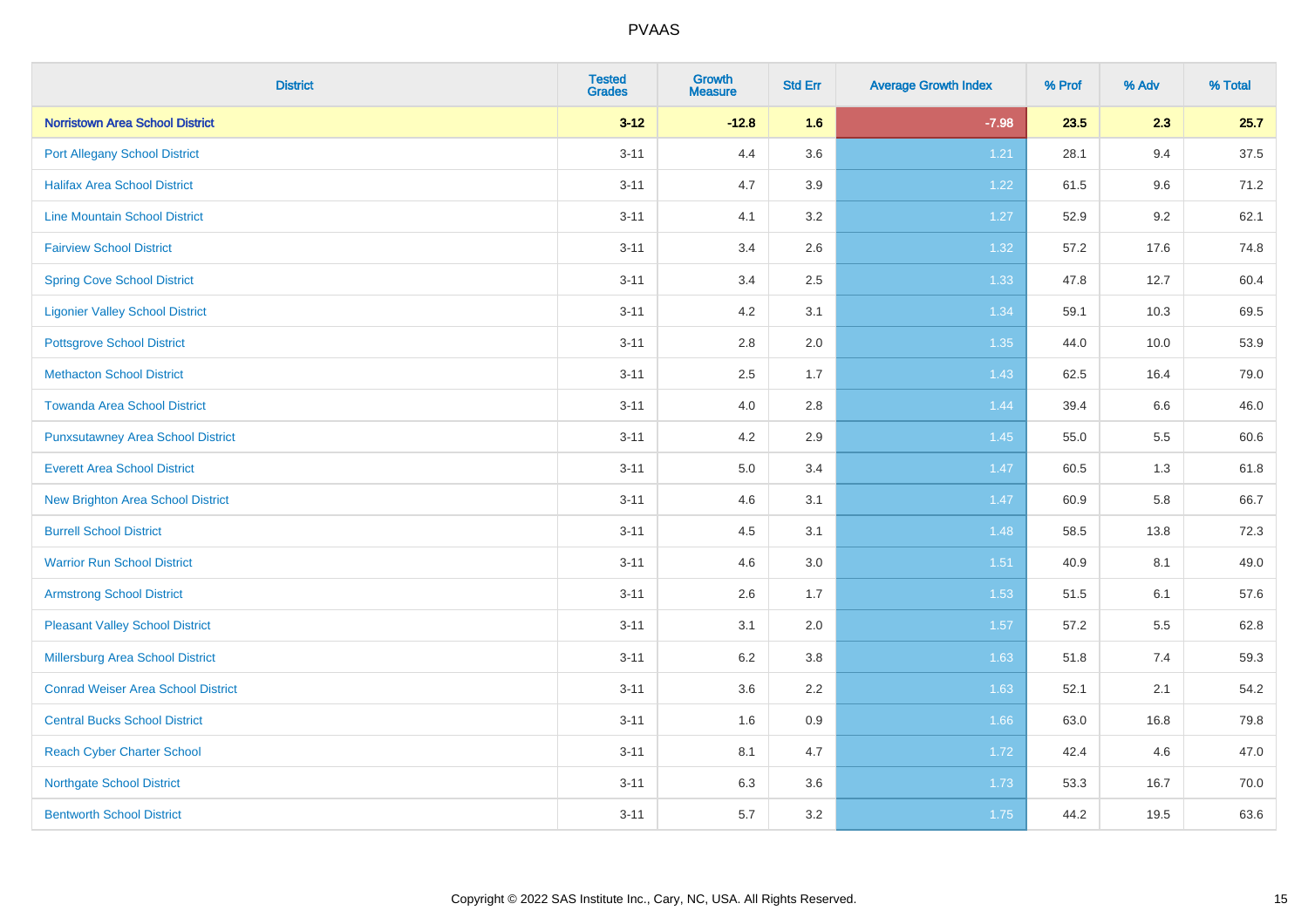| <b>District</b>                                  | <b>Tested</b><br><b>Grades</b> | <b>Growth</b><br><b>Measure</b> | <b>Std Err</b> | <b>Average Growth Index</b> | % Prof | % Adv | % Total |
|--------------------------------------------------|--------------------------------|---------------------------------|----------------|-----------------------------|--------|-------|---------|
| <b>Norristown Area School District</b>           | $3 - 12$                       | $-12.8$                         | 1.6            | $-7.98$                     | 23.5   | 2.3   | 25.7    |
| <b>Salisbury Township School District</b>        | $3 - 11$                       | 6.3                             | 3.6            | 1.77                        | 46.2   | 6.6   | 52.8    |
| York Academy Regional Charter School             | $3 - 11$                       | 9.0                             | 5.0            | 1.79                        | 55.2   | 0.0   | 55.2    |
| <b>Laurel Highlands School District</b>          | $3 - 11$                       | 4.3                             | 2.4            | 1.81                        | 44.9   | 9.6   | 54.5    |
| <b>Hanover Public School District</b>            | $3 - 11$                       | 5.2                             | 2.8            | 1.83                        | 52.2   | 14.4  | 66.7    |
| <b>Blacklick Valley School District</b>          | $3 - 11$                       | $8.0\,$                         | 4.3            | 1.85                        | 34.1   | 0.0   | 34.1    |
| <b>Uniontown Area School District</b>            | $3 - 11$                       | $6.0\,$                         | 3.2            | 1.87                        | 62.4   | 5.9   | 68.2    |
| <b>Sharon City School District</b>               | $3 - 11$                       | 4.9                             | 2.6            | 1.87                        | 48.2   | 5.3   | 53.4    |
| <b>Steel Valley School District</b>              | $3 - 11$                       | 6.5                             | 3.4            | 1.89                        | 50.7   | 5.6   | 56.3    |
| <b>Western Wayne School District</b>             | $3 - 11$                       | $5.6\,$                         | 2.9            | 1.93                        | 41.3   | 17.4  | 58.7    |
| <b>Blackhawk School District</b>                 | $3 - 11$                       | 4.7                             | 2.3            | 2.01                        | 55.8   | 8.8   | 64.6    |
| <b>Millcreek Township School District</b>        | $3 - 11$                       | 3.1                             | 1.5            | 2.06                        | 55.6   | 14.2  | 69.7    |
| <b>Coudersport Area School District</b>          | $3 - 11$                       | 7.7                             | 3.7            | 2.06                        | 55.7   | 8.2   | 63.9    |
| <b>Keystone Oaks School District</b>             | $3 - 11$                       | $5.5\,$                         | 2.6            | 2.07                        | 53.2   | 12.1  | 65.4    |
| Community Academy Of Philadelphia Charter School | $3 - 11$                       | 5.8                             | 2.7            | 2.12                        | 26.7   | 0.9   | 27.6    |
| Pennsylvania Leadership Charter School           | $3 - 11$                       | 4.6                             | 2.2            | 2.13                        | 55.4   | 11.2  | 66.7    |
| <b>Allegheny Valley School District</b>          | $3 - 11$                       | 8.5                             | 3.9            | 2.17                        | 53.1   | 12.2  | 65.3    |
| <b>Carlynton School District</b>                 | $3 - 11$                       | 7.3                             | 3.3            | 2.22                        | 41.0   | 10.5  | 51.6    |
| <b>Agora Cyber Charter School</b>                | $3 - 11$                       | 5.8                             | 2.6            | 2.28                        | 42.8   | 6.6   | 49.4    |
| <b>Wilson Area School District</b>               | $3 - 11$                       | 6.0                             | 2.6            | 2.30                        | 48.7   | 8.5   | 57.2    |
| <b>Brookville Area School District</b>           | $3 - 11$                       | 6.9                             | 3.0            | 2.30                        | 55.2   | 15.6  | 70.8    |
| <b>Richland School District</b>                  | $3 - 11$                       | 6.7                             | 2.9            | 2.33                        | 62.2   | 19.2  | 81.4    |
| <b>Governor Mifflin School District</b>          | $3 - 11$                       | 4.1                             | 1.8            | 2.33                        | 42.5   | 7.2   | 49.7    |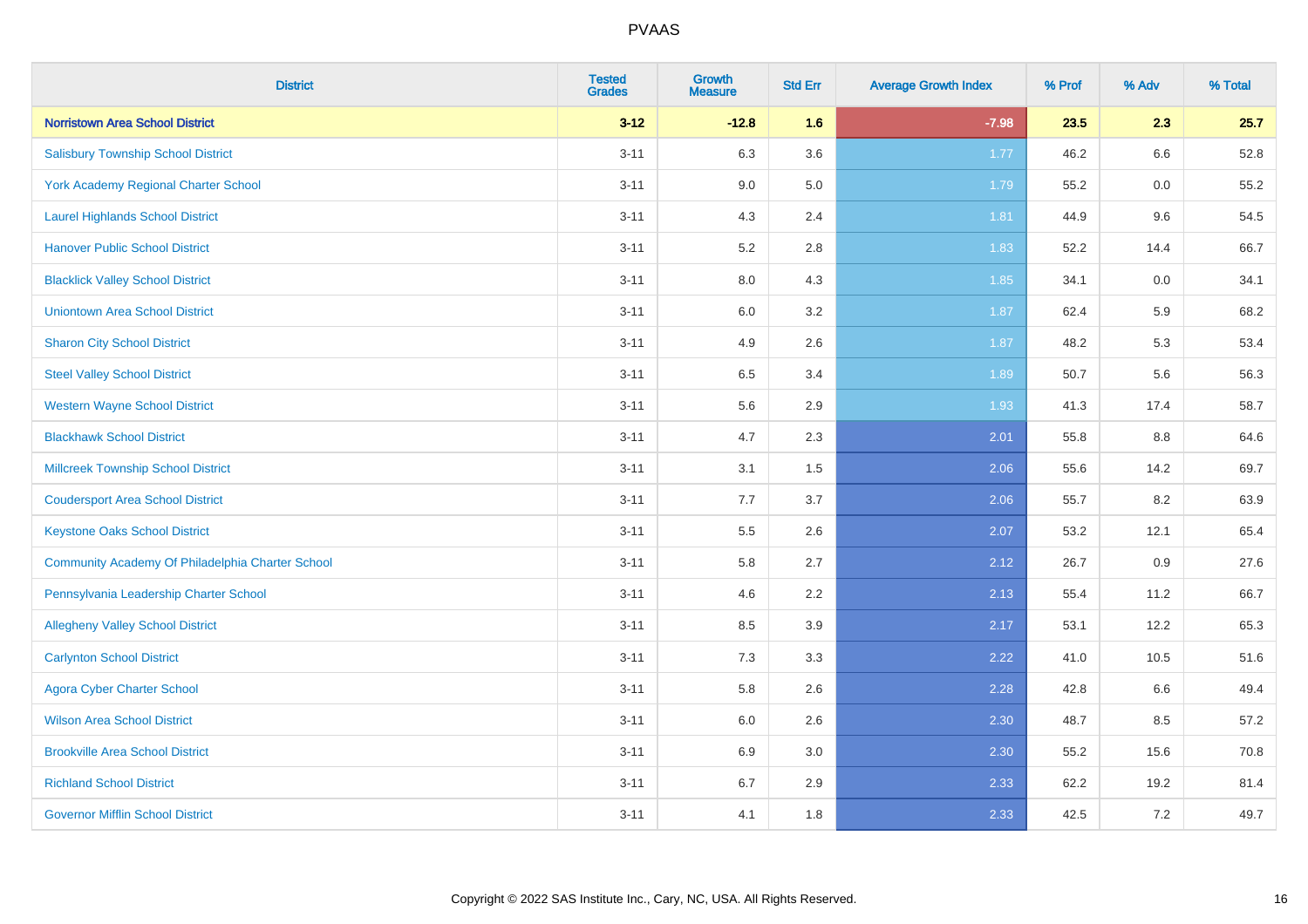| <b>District</b>                             | <b>Tested</b><br><b>Grades</b> | <b>Growth</b><br><b>Measure</b> | <b>Std Err</b> | <b>Average Growth Index</b> | % Prof | % Adv   | % Total |
|---------------------------------------------|--------------------------------|---------------------------------|----------------|-----------------------------|--------|---------|---------|
| <b>Norristown Area School District</b>      | $3 - 12$                       | $-12.8$                         | 1.6            | $-7.98$                     | 23.5   | 2.3     | 25.7    |
| <b>Franklin Area School District</b>        | $3 - 11$                       | 6.6                             | 2.8            | 2.34                        | 48.2   | $4.5\,$ | 52.7    |
| <b>Hampton Township School District</b>     | $3 - 11$                       | 5.1                             | 2.2            | 2.35                        | 54.0   | 28.2    | 82.2    |
| <b>New Foundations Charter School</b>       | $3 - 11$                       | 5.4                             | 2.2            | 2.41                        | 47.2   | 2.5     | 49.8    |
| <b>Wattsburg Area School District</b>       | $3 - 11$                       | 6.5                             | 2.7            | 2.43                        | 42.7   | 7.6     | 50.3    |
| <b>Belle Vernon Area School District</b>    | $3 - 11$                       | 6.5                             | 2.6            | 2.44                        | 55.6   | 11.1    | 66.7    |
| Wilmington Area School District             | $3 - 11$                       | 7.5                             | 3.0            | 2.48                        | 55.1   | 5.1     | 60.2    |
| <b>Shenandoah Valley School District</b>    | $3 - 11$                       | 9.7                             | 3.9            | 2.49                        | 28.3   | 5.0     | 33.3    |
| Northampton Area School District            | $3 - 11$                       | 4.0                             | 1.6            | 2.51                        | 52.3   | 10.8    | 63.1    |
| <b>Clarion Area School District</b>         | $3 - 11$                       | 10.3                            | 4.1            | 2.51                        | 45.4   | 14.6    | 60.0    |
| Renaissance Academy Charter School          | $3 - 11$                       | 8.3                             | 3.3            | 2.54                        | 45.6   | 22.8    | 68.4    |
| New Hope-Solebury School District           | $3 - 11$                       | 7.5                             | 2.9            | 2.57                        | 68.2   | 22.7    | 90.9    |
| <b>Penncrest School District</b>            | $3 - 11$                       | 5.7                             | 2.2            | 2.57                        | 47.2   | 7.1     | 54.3    |
| <b>Kennett Consolidated School District</b> | $3 - 11$                       | 4.8                             | 1.8            | 2.61                        | 52.5   | 10.7    | 63.2    |
| <b>Spring Grove Area School District</b>    | $3 - 11$                       | 5.6                             | 2.1            | 2.68                        | 55.1   | 15.0    | 70.1    |
| <b>Homer-Center School District</b>         | $3 - 11$                       | 9.7                             | 3.6            | 2.70                        | 45.1   | 17.2    | 62.3    |
| <b>Warwick School District</b>              | $3 - 11$                       | 5.2                             | 1.9            | 2.76                        | 46.4   | 17.0    | 63.3    |
| <b>Peters Township School District</b>      | $3 - 11$                       | 5.0                             | 1.8            | 2.76                        | 59.8   | 26.1    | 85.9    |
| <b>Jenkintown School District</b>           | $3 - 11$                       | 12.5                            | 4.4            | 2.84                        | 54.6   | 29.6    | 84.1    |
| <b>Stroudsburg Area School District</b>     | $3 - 11$                       | 5.5                             | 1.9            | 2.88                        | 48.1   | 4.2     | 52.3    |
| <b>Hollidaysburg Area School District</b>   | $3 - 11$                       | 6.0                             | 2.1            | 2.88                        | 57.1   | 12.3    | 69.4    |
| Palmyra Area School District                | $3 - 11$                       | 5.6                             | 1.9            | 2.96                        | 56.4   | 15.6    | 72.0    |
| Montgomery Area School District             | $3 - 11$                       | 10.7                            | 3.6            | 2.96                        | 48.7   | 12.4    | 61.1    |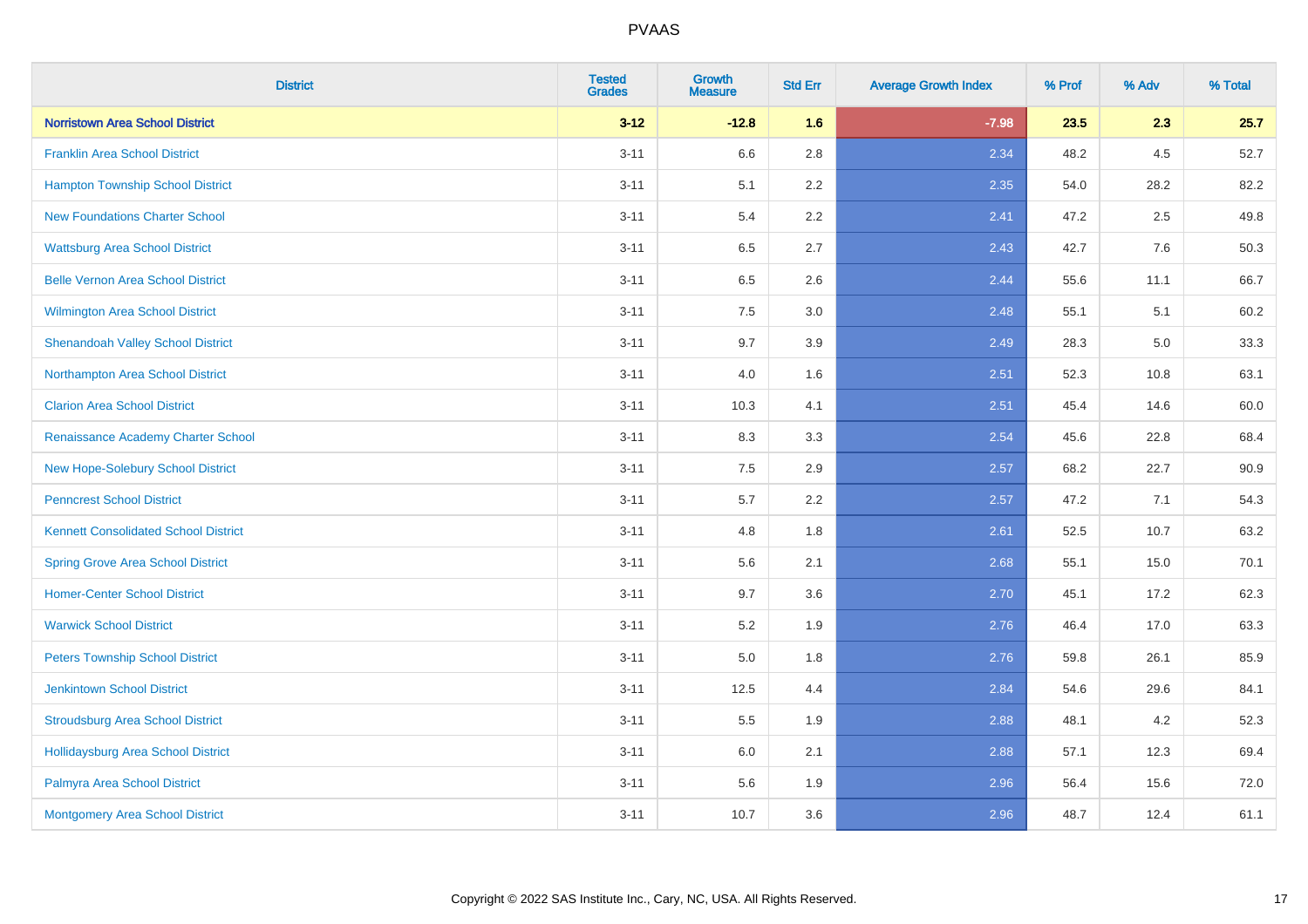| <b>District</b>                                | <b>Tested</b><br><b>Grades</b> | <b>Growth</b><br><b>Measure</b> | <b>Std Err</b> | <b>Average Growth Index</b> | % Prof | % Adv   | % Total |
|------------------------------------------------|--------------------------------|---------------------------------|----------------|-----------------------------|--------|---------|---------|
| <b>Norristown Area School District</b>         | $3 - 12$                       | $-12.8$                         | 1.6            | $-7.98$                     | 23.5   | 2.3     | 25.7    |
| <b>Neshaminy School District</b>               | $3 - 11$                       | 4.0                             | 1.3            | 3.02                        | 58.7   | $9.5\,$ | 68.2    |
| Northeastern York School District              | $3 - 11$                       | 5.9                             | 2.0            | 3.03                        | 51.1   | 16.6    | 67.6    |
| <b>Northern Cambria School District</b>        | $3 - 11$                       | 10.0                            | 3.3            | 3.04                        | 47.4   | 5.1     | 52.6    |
| Saint Marys Area School District               | $3 - 11$                       | 7.8                             | 2.6            | 3.04                        | 57.0   | 8.2     | 65.2    |
| <b>Connellsville Area School District</b>      | $3 - 11$                       | 6.1                             | 2.0            | 3.05                        | 45.4   | 7.8     | 53.2    |
| <b>Ephrata Area School District</b>            | $3 - 11$                       | 5.6                             | 1.8            | 3.12                        | 54.7   | 9.5     | 64.2    |
| <b>Avon Grove Charter School</b>               | $3 - 11$                       | 9.0                             | 2.9            | 3.13                        | 58.8   | 16.7    | 75.5    |
| <b>Bethel Park School District</b>             | $3 - 11$                       | 5.6                             | 1.8            | 3.18                        | 65.3   | 18.6    | 83.9    |
| <b>Jamestown Area School District</b>          | $3 - 11$                       | 13.5                            | 4.2            | 3.19                        | 64.4   | 13.3    | 77.8    |
| <b>Sayre Area School District</b>              | $3 - 11$                       | 11.2                            | 3.5            | 3.20                        | 52.2   | 7.5     | 59.7    |
| <b>Wayne Highlands School District</b>         | $3 - 11$                       | 7.8                             | 2.4            | 3.23                        | 52.3   | 13.1    | 65.4    |
| <b>East Penn School District</b>               | $3 - 11$                       | 4.1                             | 1.3            | 3.27                        | 55.8   | 11.5    | 67.3    |
| <b>Mechanicsburg Area School District</b>      | $3 - 11$                       | 5.9                             | 1.8            | 3.29                        | 57.2   | 13.7    | 70.9    |
| <b>Central Dauphin School District</b>         | $3 - 11$                       | 4.4                             | 1.3            | 3.32                        | 53.3   | 7.4     | 60.7    |
| <b>Mastery Charter School - Hardy Williams</b> | $3 - 11$                       | 11.4                            | 3.4            | 3.33                        | 44.3   | 5.7     | 50.0    |
| Pennsylvania Virtual Charter School            | $3 - 11$                       | 11.8                            | 3.5            | 3.37                        | 56.5   | 11.1    | 67.6    |
| <b>School Lane Charter School</b>              | $3 - 11$                       | 12.4                            | 3.6            | 3.43                        | 59.1   | 9.8     | 68.9    |
| <b>Whitehall-Coplay School District</b>        | $3 - 11$                       | 6.1                             | 1.8            | 3.45                        | 49.3   | 7.4     | 56.6    |
| <b>Hamburg Area School District</b>            | $3 - 11$                       | 8.9                             | 2.5            | 3.63                        | 43.5   | 8.2     | 51.7    |
| <b>Eastern York School District</b>            | $3 - 11$                       | 9.6                             | 2.6            | 3.71                        | 56.3   | 12.6    | 68.9    |
| <b>Midd-West School District</b>               | $3 - 11$                       | 10.3                            | 2.7            | 3.80                        | 58.0   | 13.4    | 71.4    |
| <b>Octorara Area School District</b>           | $3 - 11$                       | 9.1                             | 2.4            | 3.82                        | 52.1   | 8.5     | 60.6    |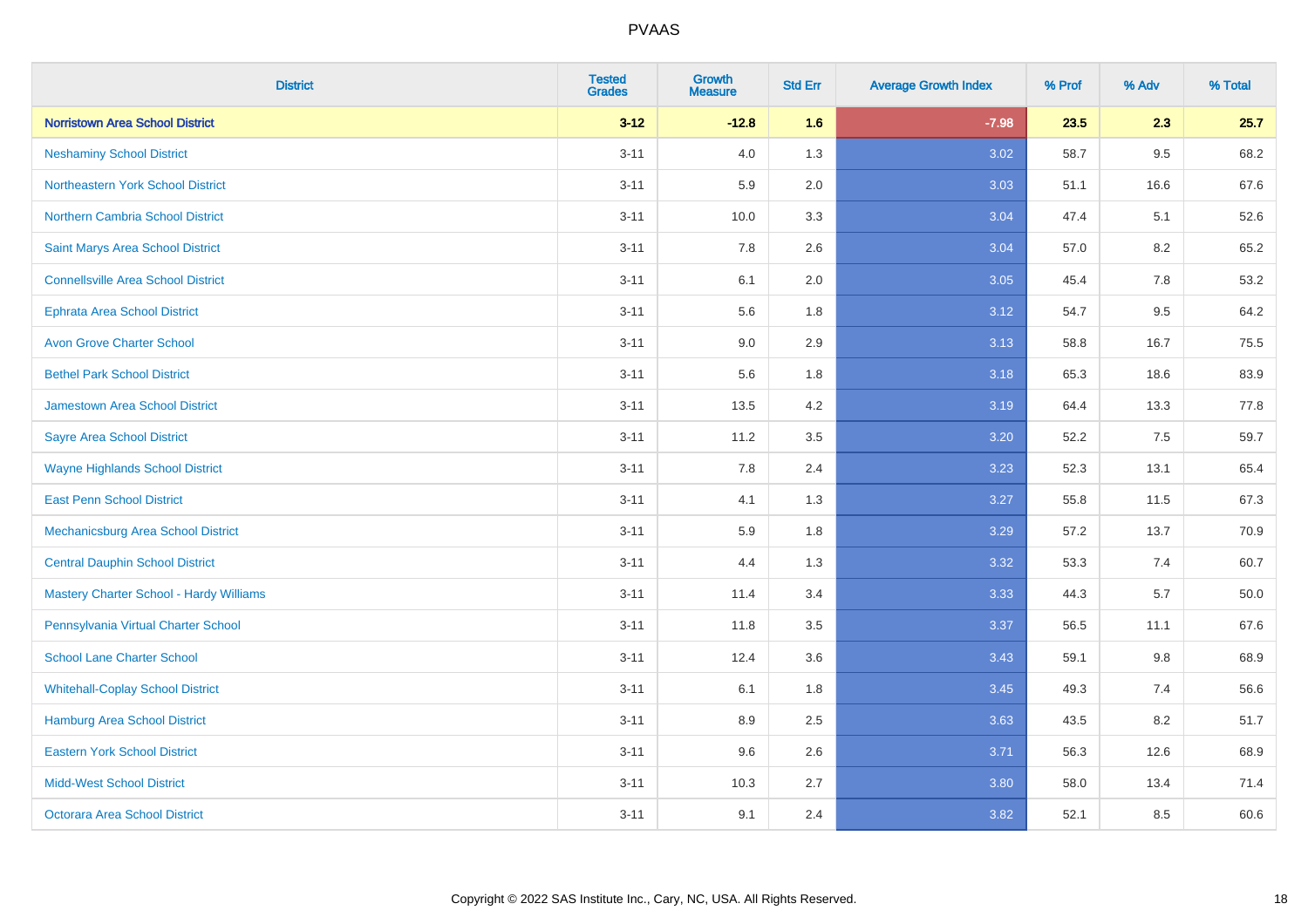| <b>District</b>                               | <b>Tested</b><br><b>Grades</b> | <b>Growth</b><br><b>Measure</b> | <b>Std Err</b> | <b>Average Growth Index</b> | % Prof | % Adv | % Total |
|-----------------------------------------------|--------------------------------|---------------------------------|----------------|-----------------------------|--------|-------|---------|
| <b>Norristown Area School District</b>        | $3 - 12$                       | $-12.8$                         | 1.6            | $-7.98$                     | 23.5   | 2.3   | 25.7    |
| <b>Eastern Lebanon County School District</b> | $3 - 11$                       | 8.6                             | 2.2            | 3.84                        | 48.8   | 11.4  | 60.3    |
| Lake-Lehman School District                   | $3 - 11$                       | 10.8                            | 2.7            | 3.93                        | 55.3   | 7.9   | 63.2    |
| <b>Greenwood School District</b>              | $3 - 11$                       | 15.9                            | 3.9            | 4.11                        | 50.0   | 25.0  | 75.0    |
| <b>Moon Area School District</b>              | $3 - 11$                       | 8.2                             | 1.9            | 4.25                        | 58.7   | 18.5  | 77.2    |
| <b>Parkland School District</b>               | $3 - 11$                       | 5.3                             | 1.2            | 4.30                        | 58.0   | 22.3  | 80.4    |
| <b>Iroquois School District</b>               | $3 - 11$                       | 13.1                            | 3.0            | 4.35                        | 48.2   | 7.8   | 56.0    |
| <b>Spring-Ford Area School District</b>       | $3 - 11$                       | 6.0                             | 1.3            | 4.46                        | 60.8   | 16.5  | 77.4    |
| Northern Bedford County School District       | $3 - 11$                       | 16.5                            | 3.6            | 4.58                        | 51.7   | 20.0  | 71.7    |
| <b>Littlestown Area School District</b>       | $3 - 11$                       | 11.4                            | 2.5            | 4.62                        | 55.2   | 10.4  | 65.6    |
| <b>Conestoga Valley School District</b>       | $3 - 11$                       | 8.7                             | 1.8            | 4.69                        | 60.3   | 13.5  | 73.8    |
| <b>Derry Area School District</b>             | $3 - 11$                       | 13.2                            | 2.8            | 4.69                        | 60.0   | 12.5  | 72.5    |
| <b>Fort Leboeuf School District</b>           | $3 - 11$                       | 11.7                            | 2.5            | 4.73                        | 48.5   | 21.1  | 69.6    |
| <b>Shippensburg Area School District</b>      | $3 - 11$                       | 9.3                             | 1.9            | 4.84                        | 53.1   | 10.2  | 63.3    |
| <b>York Suburban School District</b>          | $3 - 11$                       | 10.1                            | 2.1            | 4.91                        | 53.5   | 27.8  | 81.3    |
| <b>West Perry School District</b>             | $3 - 11$                       | 12.5                            | 2.5            | 4.99                        | 56.6   | 8.4   | 65.0    |
| <b>Cornwall-Lebanon School District</b>       | $3 - 11$                       | 8.3                             | 1.6            | 5.08                        | 47.2   | 8.4   | 55.6    |
| <b>Cocalico School District</b>               | $3 - 11$                       | 10.6                            | 2.0            | 5.18                        | 50.8   | 14.1  | 64.8    |
| <b>Haverford Township School District</b>     | $3 - 11$                       | 8.0                             | 1.5            | 5.27                        | 53.0   | 25.5  | 78.6    |
| Fox Chapel Area School District               | $3 - 11$                       | 9.8                             | 1.8            | 5.36                        | 56.6   | 28.6  | 85.2    |
| <b>Mifflin County School District</b>         | $3 - 11$                       | 9.1                             | 1.7            | 5.49                        | 47.1   | 6.7   | 53.8    |
| <b>Unionville-Chadds Ford School District</b> | $3 - 11$                       | 17.1                            | 3.1            | 5.51                        | 68.1   | 13.2  | 81.3    |
| <b>Mountain View School District</b>          | $3 - 11$                       | 20.9                            | 3.5            | 5.91                        | 57.8   | 20.3  | 78.1    |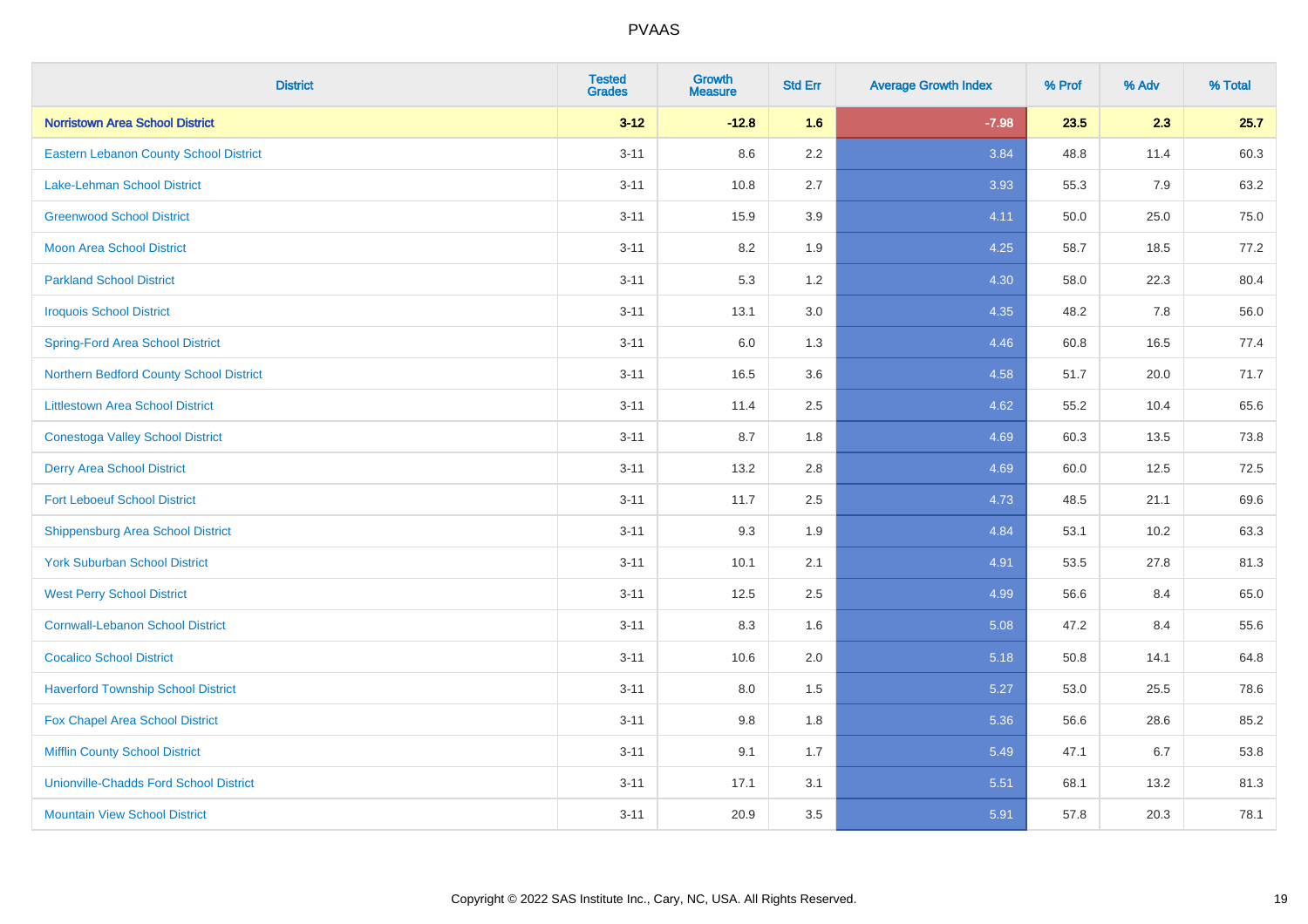| <b>District</b>                             | <b>Tested</b><br><b>Grades</b> | Growth<br><b>Measure</b> | <b>Std Err</b> | <b>Average Growth Index</b> | % Prof | % Adv | % Total |
|---------------------------------------------|--------------------------------|--------------------------|----------------|-----------------------------|--------|-------|---------|
| <b>Norristown Area School District</b>      | $3 - 12$                       | $-12.8$                  | 1.6            | $-7.98$                     | 23.5   | 2.3   | 25.7    |
| <b>Saucon Valley School District</b>        | $3 - 11$                       | 14.7                     | 2.5            | 5.98                        | 48.7   | 20.2  | 69.0    |
| <b>Abington Heights School District</b>     | $3 - 11$                       | 13.5                     | 2.2            | 6.27                        | 58.3   | 16.2  | 74.5    |
| <b>Pine-Richland School District</b>        | $3 - 11$                       | 11.5                     | 1.8            | 6.31                        | 60.6   | 24.4  | 85.0    |
| <b>Deer Lakes School District</b>           | $3 - 11$                       | 17.0                     | 2.7            | 6.32                        | 61.5   | 16.4  | 77.9    |
| <b>Hazleton Area School District</b>        | $3 - 11$                       | 9.6                      | 1.4            | 6.77                        | 45.0   | 7.8   | 52.9    |
| <b>Southern York County School District</b> | $3 - 11$                       | 14.2                     | 2.1            | 6.91                        | 55.1   | 18.1  | 73.1    |
| <b>Delaware Valley School District</b>      | $3 - 11$                       | 12.6                     | 1.8            | 6.93                        | 55.2   | 16.2  | 71.4    |
| <b>Reading School District</b>              | $3 - 11$                       | 10.1                     | 1.4            | 7.25                        | 24.7   | 2.4   | 27.2    |
| <b>Valley View School District</b>          | $3 - 11$                       | 18.1                     | 2.4            | 7.42                        | 53.7   | 14.7  | 68.4    |
| Pennsylvania Cyber Charter School           | $3 - 11$                       | 11.6                     | 1.5            | 7.54                        | 46.3   | 5.0   | 51.3    |
| <b>Upper Merion Area School District</b>    | $3 - 11$                       | 15.3                     | 2.0            | 7.62                        | 59.3   | 19.3  | 78.6    |
| <b>Council Rock School District</b>         | $3 - 11$                       | 8.9                      | 1.2            | 7.65                        | 62.8   | 16.6  | 79.4    |
| <b>Penn-Trafford School District</b>        | $3 - 11$                       | 13.4                     | 1.7            | 7.87                        | 62.3   | 21.9  | 84.2    |
| <b>Pennsbury School District</b>            | $3 - 11$                       | 11.7                     | 1.5            | 7.90                        | 60.1   | 21.3  | 81.3    |
| <b>Great Valley School District</b>         | $3 - 11$                       | 15.0                     | 1.9            | 7.98                        | 50.0   | 35.0  | 85.0    |
| Northern York County School District        | $3 - 11$                       | 15.6                     | 2.0            | 7.98                        | 57.4   | 11.5  | 68.8    |
| <b>Springfield School District</b>          | $3 - 11$                       | 13.8                     | 1.7            | 7.99                        | 60.9   | 21.5  | 82.4    |
| <b>Bethlehem Area School District</b>       | $3 - 11$                       | 9.3                      | 1.1            | 8.15                        | 44.7   | 12.0  | 56.7    |
| <b>Colonial School District</b>             | $3 - 11$                       | 14.0                     | 1.7            | 8.21                        | 60.2   | 19.6  | 79.8    |
| <b>Souderton Area School District</b>       | $3 - 11$                       | 12.4                     | 1.5            | 8.28                        | 61.7   | 15.2  | 76.9    |
| <b>North Penn School District</b>           | $3 - 11$                       | 9.1                      | 1.1            | 8.36                        | 55.8   | 17.0  | 72.8    |
| <b>Dallastown Area School District</b>      | $3 - 11$                       | 13.5                     | 1.5            | 8.84                        | 56.0   | 17.9  | 73.8    |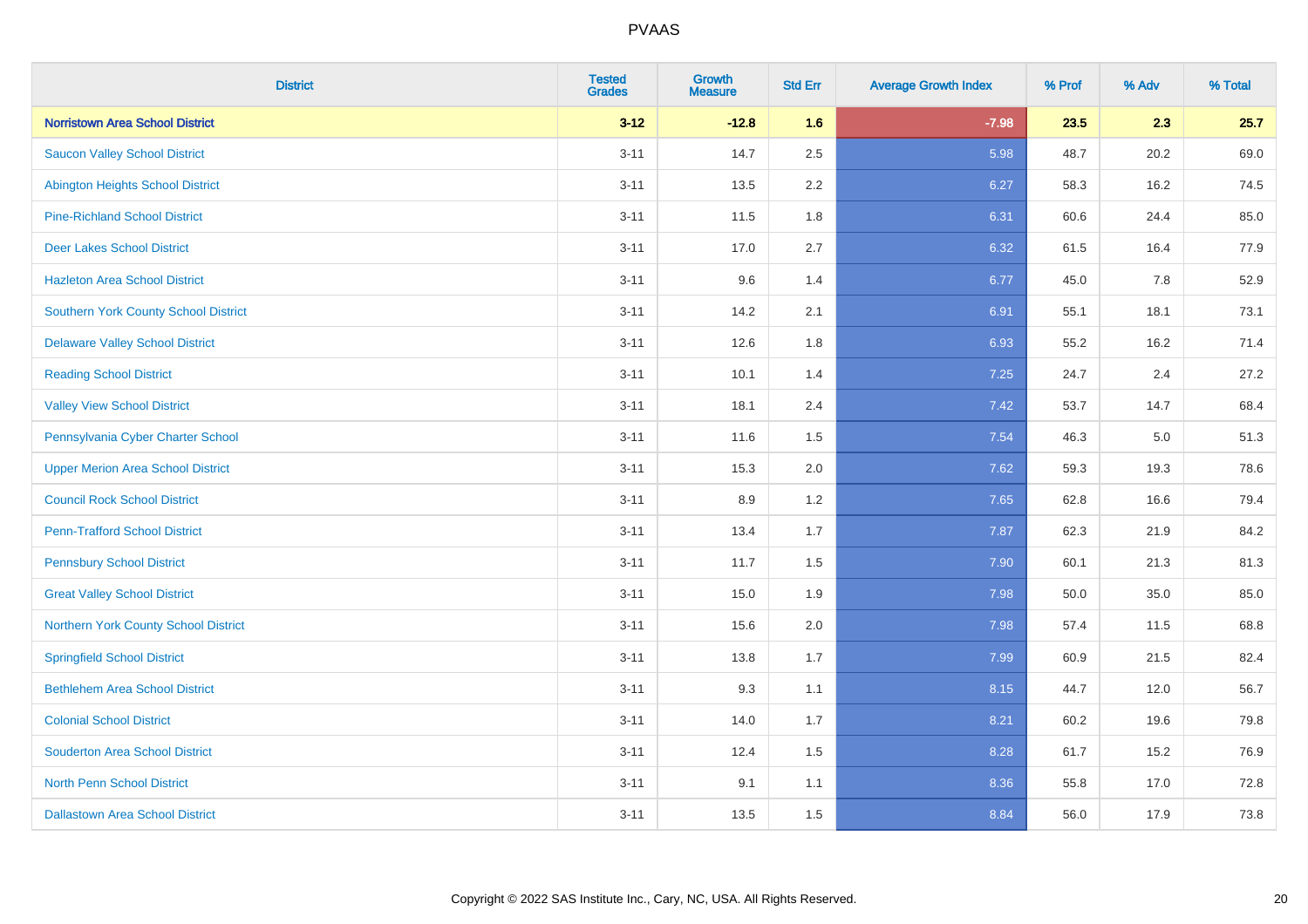| <b>District</b>                           | <b>Tested</b><br><b>Grades</b> | Growth<br><b>Measure</b> | <b>Std Err</b> | <b>Average Growth Index</b> | % Prof | % Adv   | % Total |
|-------------------------------------------|--------------------------------|--------------------------|----------------|-----------------------------|--------|---------|---------|
| <b>Norristown Area School District</b>    | $3 - 12$                       | $-12.8$                  | 1.6            | $-7.98$                     | 23.5   | 2.3     | 25.7    |
| <b>Norwin School District</b>             | $3 - 11$                       | 18.0                     | 1.7            | 10.37                       | 58.5   | 27.0    | 85.4    |
| <b>West Chester Area School District</b>  | $3 - 11$                       | 12.6                     | 1.2            | 10.38                       | 66.8   | 20.2    | 87.0    |
| <b>Upper Saint Clair School District</b>  | $3 - 11$                       | 18.5                     | 1.7            | 10.65                       | 61.8   | 30.1    | 91.9    |
| Downingtown Area School District          | $3 - 11$                       | 12.1                     | 1.1            | 10.67                       | 60.0   | 23.5    | 83.6    |
| <b>Upper Perkiomen School District</b>    | $3 - 11$                       | 22.1                     | 2.1            | 10.74                       | 57.7   | 13.2    | 70.9    |
| <b>North Allegheny School District</b>    | $3 - 11$                       | 17.4                     | 1.3            | 13.52                       | 59.5   | 28.1    | 87.6    |
| <b>State College Area School District</b> | $3 - 11$                       | 20.5                     | 1.4            | 14.33                       | 58.0   | 25.9    | 84.0    |
| <b>Lower Merion School District</b>       | $3 - 11$                       | 19.0                     | 1.3            | 14.93                       | 55.6   | 29.9    | 85.5    |
| <b>York City School District</b>          | $3 - 12$                       | $-28.9$                  | 2.1            | $-13.59$                    | 6.0    | 0.3     | $6.2\,$ |
| <b>Lancaster School District</b>          | $3 - 12$                       | $-15.8$                  | 1.5            | $-10.90$                    | 14.6   | 2.3     | 16.9    |
| <b>Erie City School District</b>          | $3 - 12$                       | $-14.5$                  | 1.6            | $-9.26$                     | 25.4   | 3.0     | 28.4    |
| <b>Norristown Area School District</b>    | $3 - 12$                       | $-12.8$                  | 1.6            | $-7.98$                     | 23.5   | 2.3     | 25.7    |
| <b>Tulpehocken Area School District</b>   | $3 - 12$                       | $-13.7$                  | 2.8            | $-4.81$                     | 36.7   | 2.8     | 39.4    |
| <b>Penns Manor Area School District</b>   | $3 - 12$                       | $-17.0$                  | 3.7            | $-4.52$                     | 29.7   | 3.1     | 32.8    |
| <b>Annville-Cleona School District</b>    | $3 - 12$                       | $-12.1$                  | 2.7            | $-4.46$                     | 34.9   | $7.8\,$ | 42.6    |
| Lampeter-Strasburg School District        | $3 - 12$                       | $-8.6$                   | 2.0            | $-4.33$                     | 55.1   | 9.8     | 64.8    |
| <b>West Mifflin Area School District</b>  | $3 - 12$                       | $-12.3$                  | 2.9            | $-4.22$                     | 39.7   | 10.3    | 50.0    |
| Catasauqua Area School District           | $3 - 12$                       | $-12.1$                  | 3.0            | $-4.00$                     | 36.8   | 7.6     | 44.3    |
| <b>Bradford Area School District</b>      | $3 - 12$                       | $-9.3$                   | 2.4            | $-3.87$                     | 45.8   | 8.3     | 54.2    |
| Northern Lehigh School District           | $3 - 12$                       | $-10.4$                  | 2.7            | $-3.82$                     | 28.0   | 9.3     | 37.3    |
| <b>Interboro School District</b>          | $3 - 12$                       | $-7.3$                   | 2.1            | $-3.43$                     | 46.6   | 4.8     | 51.4    |
| <b>Tamaqua Area School District</b>       | $3 - 12$                       | $-8.2$                   | 2.5            | $-3.24$                     | 44.5   | 1.9     | 46.4    |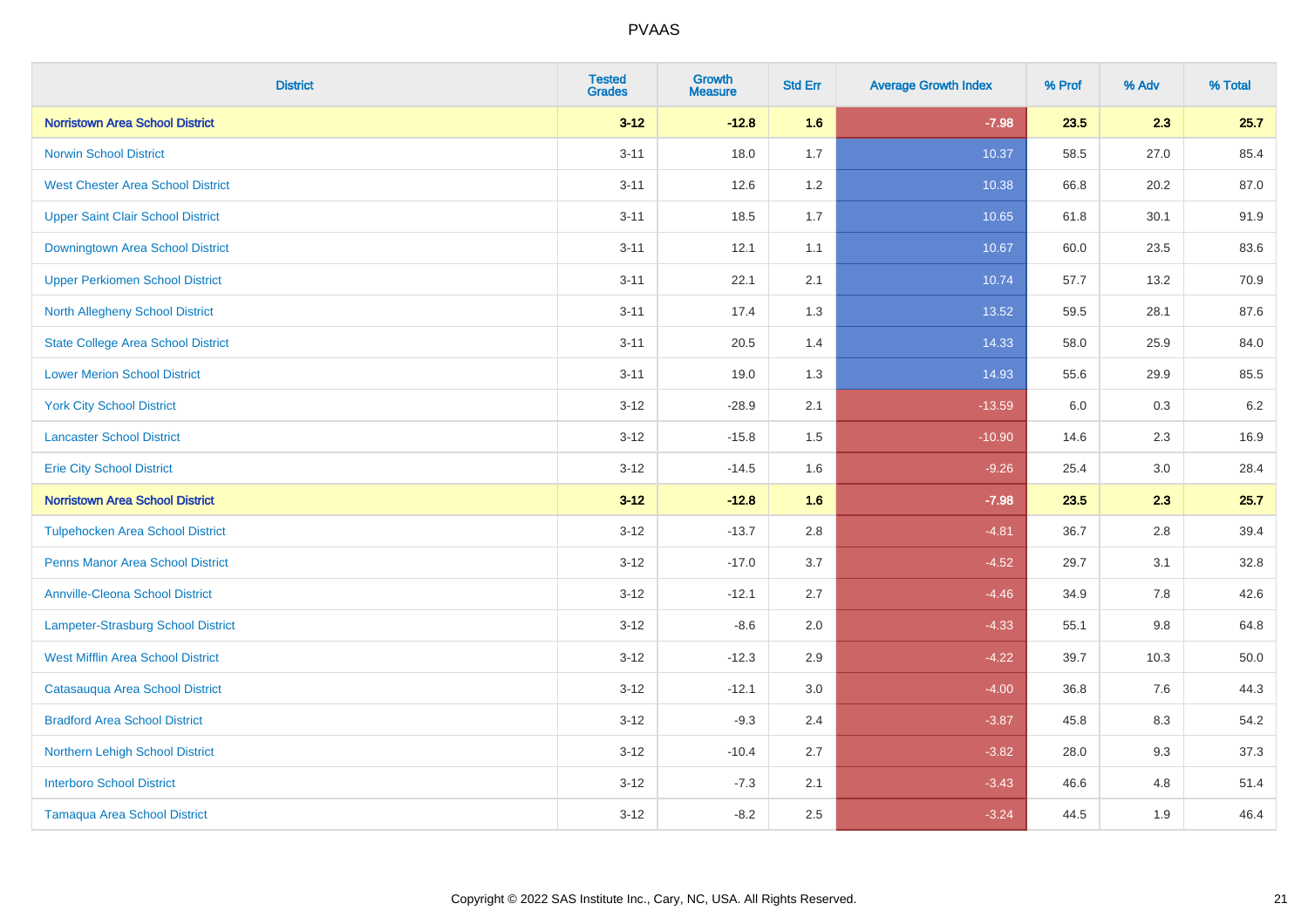| <b>District</b>                                 | <b>Tested</b><br><b>Grades</b> | <b>Growth</b><br><b>Measure</b> | <b>Std Err</b> | <b>Average Growth Index</b> | % Prof | % Adv   | % Total |
|-------------------------------------------------|--------------------------------|---------------------------------|----------------|-----------------------------|--------|---------|---------|
| <b>Norristown Area School District</b>          | $3 - 12$                       | $-12.8$                         | 1.6            | $-7.98$                     | 23.5   | 2.3     | 25.7    |
| <b>Waynesboro Area School District</b>          | $3 - 12$                       | $-6.1$                          | 1.9            | $-3.20$                     | 50.0   | $6.8\,$ | 56.8    |
| <b>Conneaut School District</b>                 | $3 - 12$                       | $-7.5$                          | 2.6            | $-2.91$                     | 38.4   | 7.4     | 45.8    |
| <b>Easton Area School District</b>              | $3 - 12$                       | $-4.1$                          | 1.4            | $-2.91$                     | 39.9   | 4.0     | 43.9    |
| <b>Union City Area School District</b>          | $3-12$                         | $-10.2$                         | 3.6            | $-2.87$                     | 42.9   | 3.2     | 46.0    |
| <b>Northern Potter School District</b>          | $3 - 12$                       | $-13.1$                         | 4.6            | $-2.84$                     | 37.5   | 0.0     | 37.5    |
| <b>Quakertown Community School District</b>     | $3 - 12$                       | $-4.4$                          | 1.6            | $-2.70$                     | 56.5   | 10.0    | 66.6    |
| <b>New Castle Area School District</b>          | $3 - 12$                       | $-6.4$                          | 2.4            | $-2.66$                     | 32.5   | 4.3     | 36.8    |
| Northern Tioga School District                  | $3 - 12$                       | $-7.5$                          | 2.8            | $-2.64$                     | 54.0   | 1.2     | 55.2    |
| <b>Juniata County School District</b>           | $3-12$                         | $-4.9$                          | 2.1            | $-2.26$                     | 38.5   | 2.9     | 41.4    |
| <b>Keystone Education Center Charter School</b> | $3 - 12$                       | $-12.9$                         | 5.9            | $-2.19$                     | 28.0   | 0.0     | 28.0    |
| Susquehanna Township School District            | $3 - 12$                       | $-5.8$                          | 2.7            | $-2.17$                     | 36.0   | 5.6     | 41.6    |
| <b>Forest City Regional School District</b>     | $3 - 12$                       | $-6.0$                          | $3.0\,$        | $-1.96$                     | 44.1   | $0.0\,$ | 44.1    |
| <b>Central Columbia School District</b>         | $3 - 12$                       | $-4.8$                          | 2.6            | $-1.86$                     | 53.7   | 14.8    | 68.5    |
| <b>Brownsville Area School District</b>         | $3 - 12$                       | $-7.2$                          | 3.9            | $-1.83$                     | 34.4   | 6.1     | 40.5    |
| <b>Old Forge School District</b>                | $3 - 12$                       | $-5.9$                          | 3.4            | $-1.73$                     | 52.9   | 7.1     | 60.0    |
| <b>Twin Valley School District</b>              | $3 - 12$                       | $-3.6$                          | 2.1            | $-1.69$                     | 49.6   | 7.1     | 56.8    |
| <b>Pottstown School District</b>                | $3 - 12$                       | $-4.0$                          | 2.4            | $-1.68$                     | 29.8   | 1.2     | 31.0    |
| <b>Bristol Borough School District</b>          | $3 - 12$                       | $-4.3$                          | 3.4            | $-1.27$                     | 39.7   | 1.3     | 41.0    |
| <b>Apollo-Ridge School District</b>             | $3 - 12$                       | $-4.7$                          | 3.7            | $-1.24$                     | 50.0   | 10.0    | 60.0    |
| <b>Scranton School District</b>                 | $3-12$                         | $-2.9$                          | 2.4            | $-1.22$                     | 45.6   | 3.6     | 49.1    |
| <b>Chestnut Ridge School District</b>           | $3 - 12$                       | $-3.4$                          | 2.9            | $-1.17$                     | 46.6   | 5.8     | 52.4    |
| <b>Conemaugh Township Area School District</b>  | $3 - 12$                       | $-3.7$                          | 3.4            | $-1.09$                     | 53.8   | 17.6    | 71.4    |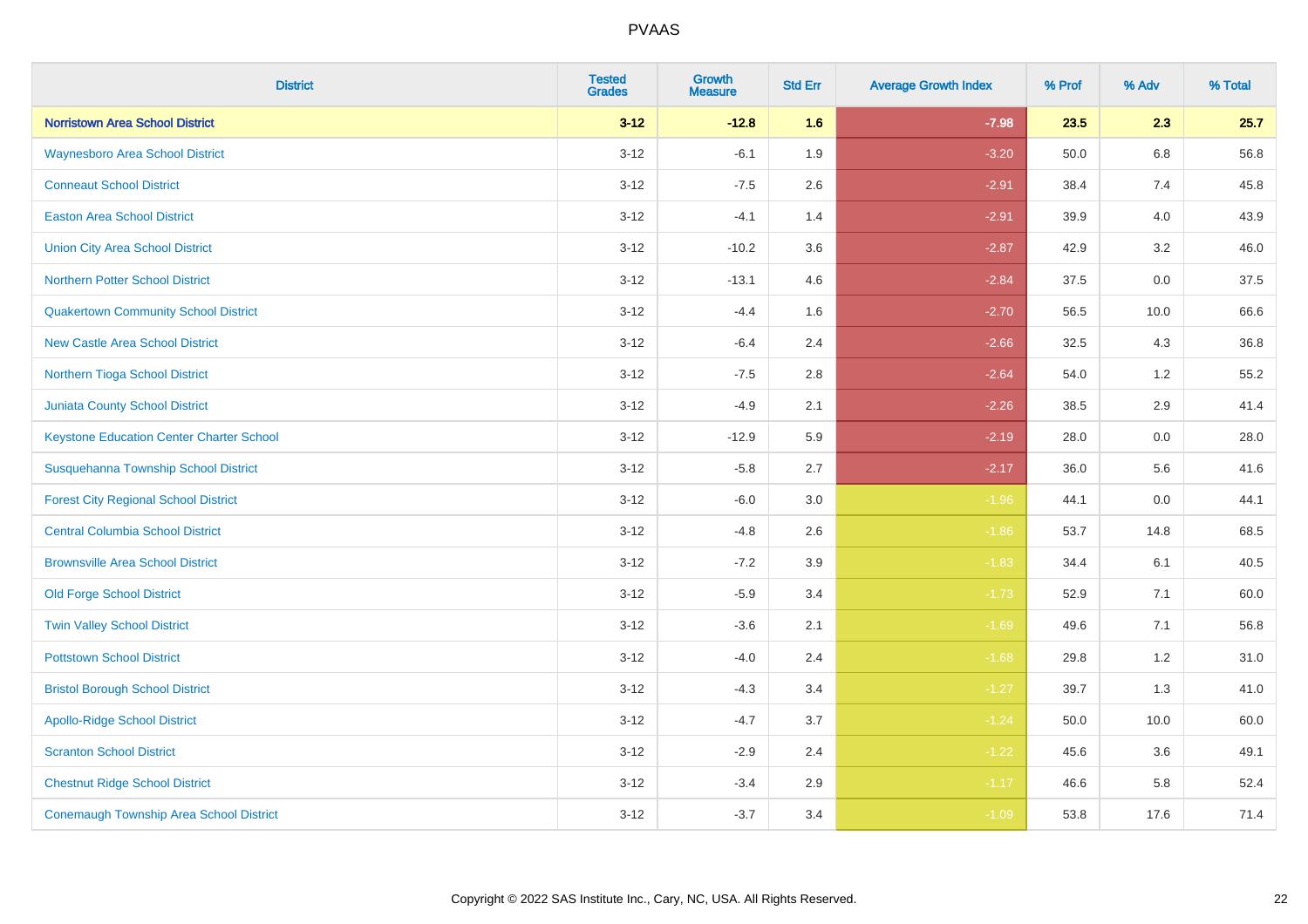| <b>District</b>                               | <b>Tested</b><br><b>Grades</b> | <b>Growth</b><br><b>Measure</b> | <b>Std Err</b> | <b>Average Growth Index</b> | % Prof | % Adv | % Total |
|-----------------------------------------------|--------------------------------|---------------------------------|----------------|-----------------------------|--------|-------|---------|
| <b>Norristown Area School District</b>        | $3 - 12$                       | $-12.8$                         | 1.6            | $-7.98$                     | 23.5   | 2.3   | 25.7    |
| <b>Columbia Borough School District</b>       | $3 - 12$                       | $-3.1$                          | 3.5            | $-0.89$                     | 29.5   | 1.9   | 31.4    |
| <b>Conemaugh Valley School District</b>       | $3 - 12$                       | $-3.2$                          | 4.1            | $-0.78$                     | 48.2   | 5.6   | 53.7    |
| <b>Turkeyfoot Valley Area School District</b> | $3 - 12$                       | $-4.3$                          | 5.6            | $-0.76$                     | 22.0   | 5.1   | 27.1    |
| <b>Clarion-Limestone Area School District</b> | $3 - 12$                       | $-2.5$                          | 4.1            | $-0.60$                     | 56.8   | 6.8   | 63.6    |
| <b>Manheim Township School District</b>       | $3 - 12$                       | $-0.9$                          | 1.6            | $-0.58$                     | 53.2   | 15.5  | 68.7    |
| <b>Elizabethtown Area School District</b>     | $3 - 12$                       | $-0.9$                          | 1.9            | $-0.47$                     | 50.0   | 11.2  | 61.2    |
| <b>Conewago Valley School District</b>        | $3 - 12$                       | $-0.9$                          | 2.0            | $-0.45$                     | 51.7   | 9.6   | 61.3    |
| <b>Bangor Area School District</b>            | $3 - 12$                       | $-0.9$                          | 2.0            | $-0.43$                     | 44.3   | 4.7   | 49.0    |
| <b>Panther Valley School District</b>         | $3 - 12$                       | $-0.6$                          | 3.3            | $-0.19$                     | 47.9   | 4.3   | 52.1    |
| <b>Millville Area School District</b>         | $3 - 12$                       | $-0.9$                          | 4.7            | $-0.18$                     | 51.4   | 5.4   | 56.8    |
| <b>Kutztown Area School District</b>          | $3 - 12$                       | $-0.2$                          | 3.2            | $-0.05$                     | 55.4   | 13.3  | 68.7    |
| <b>Avella Area School District</b>            | $3 - 12$                       | $-0.3$                          | 4.7            | $-0.05$                     | 49.3   | 14.5  | 63.8    |
| <b>Smethport Area School District</b>         | $3 - 12$                       | 0.6                             | 3.9            | 0.15                        | 37.0   | 1.8   | 38.9    |
| <b>Wyomissing Area School District</b>        | $3 - 12$                       | $0.8\,$                         | 2.6            | 0.33                        | 55.7   | 17.6  | 73.3    |
| <b>Tussey Mountain School District</b>        | $3 - 12$                       | 1.5                             | 3.7            | 0.40                        | 38.6   | 1.8   | 40.4    |
| <b>Newport School District</b>                | $3 - 12$                       | 1.4                             | 3.5            | 0.41                        | 51.5   | 10.3  | 61.8    |
| <b>Roberto Clemente Charter School</b>        | $3 - 12$                       | 2.2                             | 4.9            | 0.45                        | 27.5   | 5.0   | 32.5    |
| <b>Purchase Line School District</b>          | $3 - 12$                       | 1.7                             | 3.5            | 0.47                        | 43.1   | 5.4   | 48.5    |
| <b>Radnor Township School District</b>        | $3 - 12$                       | 1.0                             | 2.1            | 0.50                        | 65.0   | 23.2  | 88.2    |
| <b>Union School District</b>                  | $3 - 12$                       | 2.3                             | 4.2            | 0.54                        | 32.6   | 7.0   | 39.5    |
| Camp Hill School District                     | $3 - 12$                       | 2.3                             | 3.0            | 0.78                        | 53.6   | 17.5  | 71.1    |
| <b>North Clarion County School District</b>   | $3 - 12$                       | 3.7                             | 4.3            | 0.85                        | 67.5   | 15.0  | 82.5    |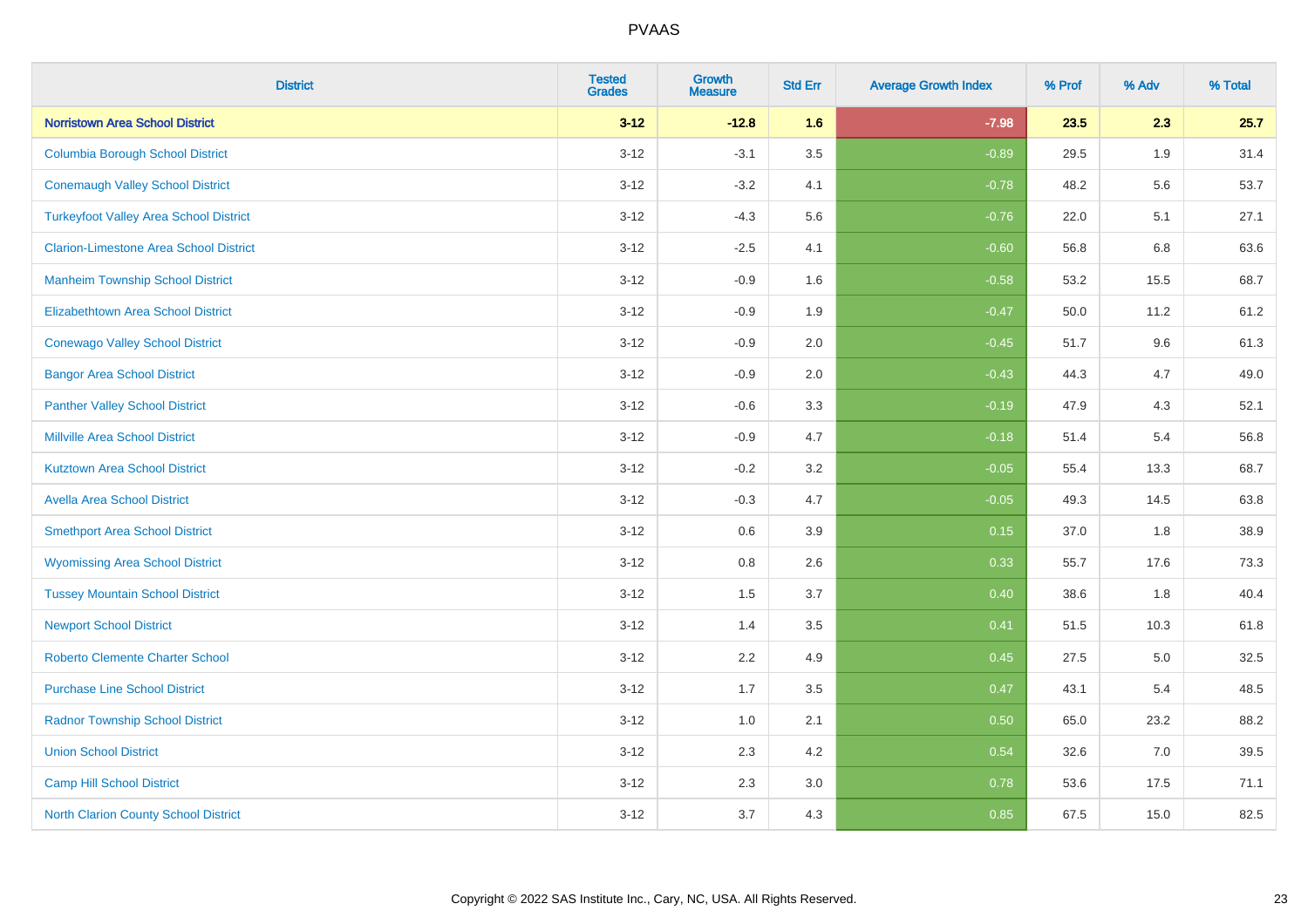| <b>District</b>                                        | <b>Tested</b><br><b>Grades</b> | <b>Growth</b><br><b>Measure</b> | <b>Std Err</b> | <b>Average Growth Index</b> | % Prof | % Adv   | % Total  |
|--------------------------------------------------------|--------------------------------|---------------------------------|----------------|-----------------------------|--------|---------|----------|
| <b>Norristown Area School District</b>                 | $3 - 12$                       | $-12.8$                         | 1.6            | $-7.98$                     | 23.5   | 2.3     | 25.7     |
| <b>Woodland Hills School District</b>                  | $3 - 12$                       | 3.2                             | 2.6            | 1.22                        | 31.4   | $3.6\,$ | $35.0\,$ |
| <b>Donegal School District</b>                         | $3 - 12$                       | 3.1                             | 2.4            | 1.29                        | 60.6   | 9.1     | 69.7     |
| <b>West York Area School District</b>                  | $3 - 12$                       | 3.2                             | 2.3            | 1.38                        | 53.8   | 4.4     | 58.2     |
| <b>Loyalsock Township School District</b>              | $3 - 12$                       | 4.2                             | 2.8            | $1.47$                      | 54.3   | 2.1     | 56.4     |
| <b>Hermitage School District</b>                       | $3 - 12$                       | 3.8                             | 2.4            | 1.60                        | 57.5   | 9.3     | 66.8     |
| <b>Oswayo Valley School District</b>                   | $3 - 12$                       | 8.5                             | 5.0            | 1.68                        | 50.0   | 16.7    | 66.7     |
| <b>Pottsville Area School District</b>                 | $3 - 12$                       | 4.4                             | 2.3            | 1.94                        | 44.8   | 5.4     | 50.2     |
| <b>West Allegheny School District</b>                  | $3 - 12$                       | 4.0                             | 2.1            | 1.96                        | 63.1   | 15.7    | 78.8     |
| Altoona Area School District                           | $3 - 12$                       | 3.3                             | 1.6            | 1.99                        | 47.7   | 8.2     | 55.9     |
| <b>Chester Charter Scholars Academy Charter School</b> | $3 - 12$                       | 8.4                             | 4.1            | 2.03                        | 23.4   | 0.0     | 23.4     |
| South Western School District                          | $3 - 12$                       | 3.9                             | 1.9            | 2.08                        | 60.2   | 8.1     | 68.3     |
| <b>Grove City Area School District</b>                 | $3 - 12$                       | 5.1                             | 2.4            | 2.09                        | 36.4   | 16.5    | 52.8     |
| <b>Eastern Lancaster County School District</b>        | $3 - 12$                       | 4.5                             | 2.2            | 2.09                        | 46.3   | 11.4    | 57.6     |
| Pennsylvania Distance Learning Charter School          | $3 - 12$                       | 9.3                             | 4.2            | 2.22                        | 42.2   | 3.1     | 45.3     |
| Lincoln Leadership Academy Charter School              | $3 - 12$                       | 14.2                            | 6.4            | 2.22                        | 23.5   | $0.0\,$ | 23.5     |
| People For People Charter School                       | $3 - 12$                       | 13.3                            | 5.5            | 2.43                        | 13.5   | 0.0     | 13.5     |
| <b>Wyalusing Area School District</b>                  | $3 - 12$                       | 8.8                             | 3.3            | 2.68                        | 54.6   | 11.7    | 66.2     |
| <b>Hempfield Area School District</b>                  | $3 - 12$                       | 4.6                             | 1.6            | 2.86                        | 53.5   | 20.1    | 73.6     |
| <b>Daniel Boone Area School District</b>               | $3 - 12$                       | 5.7                             | 2.0            | 2.88                        | 51.0   | 11.5    | 62.6     |
| <b>Dover Area School District</b>                      | $3 - 12$                       | 6.0                             | 2.1            | 2.94                        | 52.2   | 6.0     | 58.2     |
| <b>Cranberry Area School District</b>                  | $3 - 12$                       | 9.2                             | 3.0            | 3.04                        | 47.5   | 10.2    | 57.6     |
| Ambridge Area School District                          | $3 - 12$                       | 9.1                             | 2.6            | 3.46                        | 50.4   | 10.7    | 61.1     |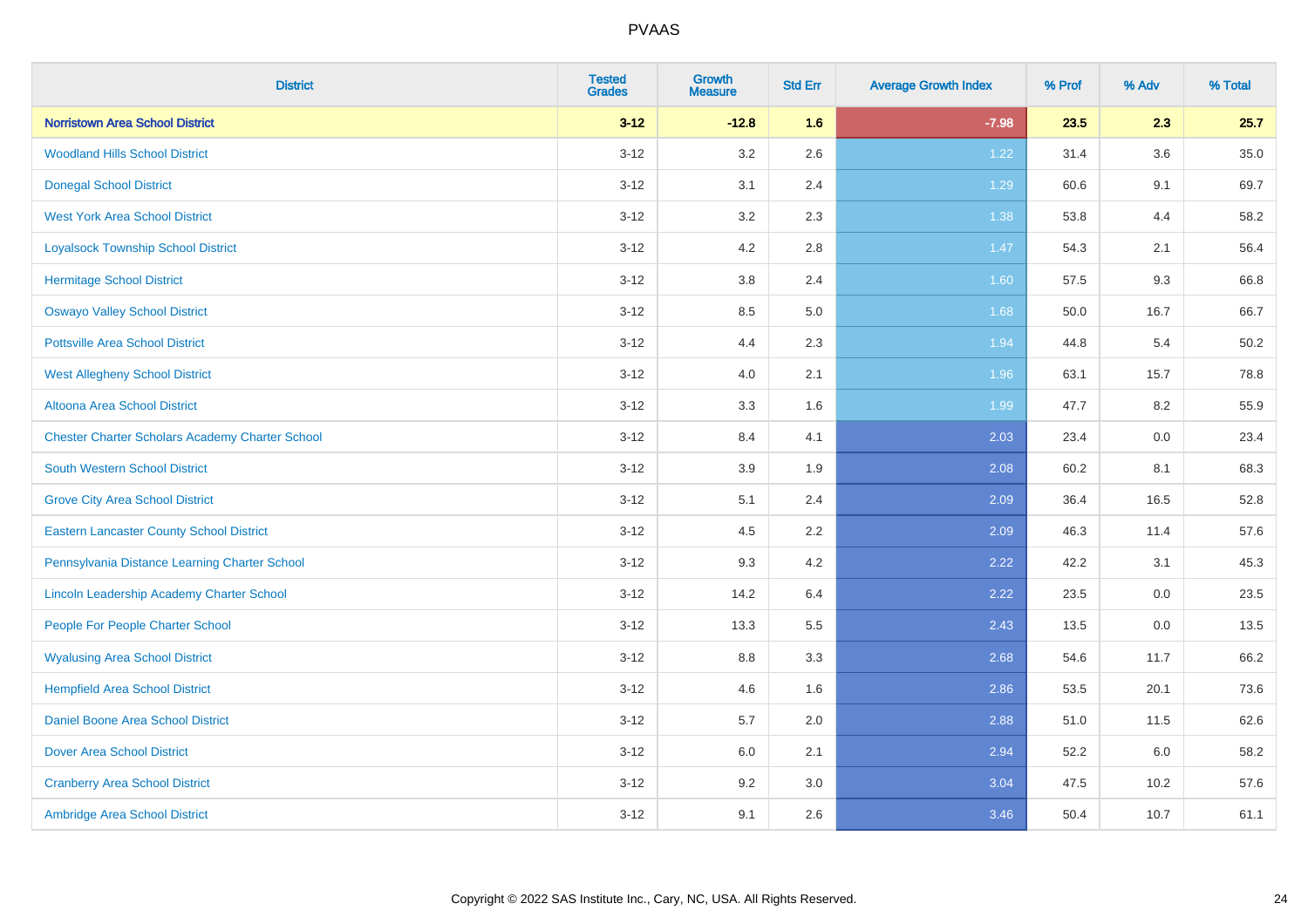| <b>District</b>                               | <b>Tested</b><br><b>Grades</b> | <b>Growth</b><br><b>Measure</b> | <b>Std Err</b> | <b>Average Growth Index</b> | % Prof | % Adv | % Total |
|-----------------------------------------------|--------------------------------|---------------------------------|----------------|-----------------------------|--------|-------|---------|
| <b>Norristown Area School District</b>        | $3 - 12$                       | $-12.8$                         | 1.6            | $-7.98$                     | 23.5   | 2.3   | 25.7    |
| Pen Argyl Area School District                | $3 - 12$                       | 9.2                             | 2.7            | 3.46                        | 50.0   | 12.6  | 62.6    |
| Selinsgrove Area School District              | $3 - 12$                       | 8.3                             | 2.3            | 3.54                        | 56.8   | 10.0  | 66.8    |
| <b>West Shore School District</b>             | $3 - 12$                       | 5.0                             | 1.4            | 3.59                        | 54.2   | 9.4   | 63.6    |
| <b>Mckeesport Area School District</b>        | $3 - 12$                       | 9.0                             | 2.4            | 3.72                        | 31.0   | 4.5   | 35.5    |
| <b>Allentown City School District</b>         | $3 - 12$                       | 5.3                             | 1.4            | 3.88                        | 25.3   | 2.7   | 28.0    |
| <b>William Penn School District</b>           | $3 - 12$                       | 8.3                             | 2.1            | 3.99                        | 35.6   | 3.0   | 38.7    |
| <b>Greater Nanticoke Area School District</b> | $3 - 12$                       | 11.2                            | 2.8            | 4.01                        | 38.0   | 12.4  | 50.4    |
| Montoursville Area School District            | $3 - 12$                       | 10.8                            | 2.5            | 4.24                        | 44.6   | 20.1  | 64.8    |
| Pocono Mountain School District               | $3 - 12$                       | 6.8                             | 1.5            | 4.62                        | 45.8   | 5.0   | 50.7    |
| <b>Upper Darby School District</b>            | $3 - 12$                       | 6.9                             | 1.5            | 4.62                        | 45.0   | 6.7   | 51.7    |
| Penns Valley Area School District             | $3 - 12$                       | 14.0                            | 2.9            | 4.80                        | 41.9   | 23.1  | 65.0    |
| <b>Wilson School District</b>                 | $3 - 12$                       | $8.8\,$                         | 1.5            | 5.96                        | 52.6   | 14.6  | 67.2    |
| <b>Ridley School District</b>                 | $3 - 12$                       | 10.0                            | 1.6            | 6.10                        | 45.6   | 8.2   | 53.8    |
| <b>Central York School District</b>           | $3 - 12$                       | 12.3                            | 1.7            | 7.20                        | 55.5   | 11.5  | 67.0    |
| <b>Tyrone Area School District</b>            | $3 - 12$                       | 19.7                            | 2.5            | 7.87                        | 60.4   | 16.7  | 77.1    |
| <b>Upper Dublin School District</b>           | $3 - 12$                       | 15.4                            | 1.8            | 8.53                        | 60.8   | 24.8  | 85.6    |
| Philadelphia City School District             | $3 - 12$                       | 7.5                             | 0.6            | 12.64                       | 38.4   | 7.0   | 45.4    |
| <b>Cumberland Valley School District</b>      | $3 - 12$                       | 18.5                            | 1.3            | 14.64                       | 60.7   | 23.4  | 84.1    |
| Esperanza Academy Charter School              | $4 - 11$                       | 4.0                             | 2.5            | 1.61                        | 32.4   | 0.7   | 33.1    |
| Mastery Charter School - Pickett Campus       | $6 - 10$                       | 5.6                             | 5.7            | 1.00                        | 27.8   | 0.0   | 27.8    |
| <b>Innovative Arts Academy Charter School</b> | $6 - 11$                       | $-9.1$                          | 3.7            | $-2.44$                     | 9.5    | 0.0   | 9.5     |
| La Academia Partnership Charter School        | $6 - 11$                       | $-11.0$                         | 4.7            | $-2.34$                     | 6.8    | 0.0   | 6.8     |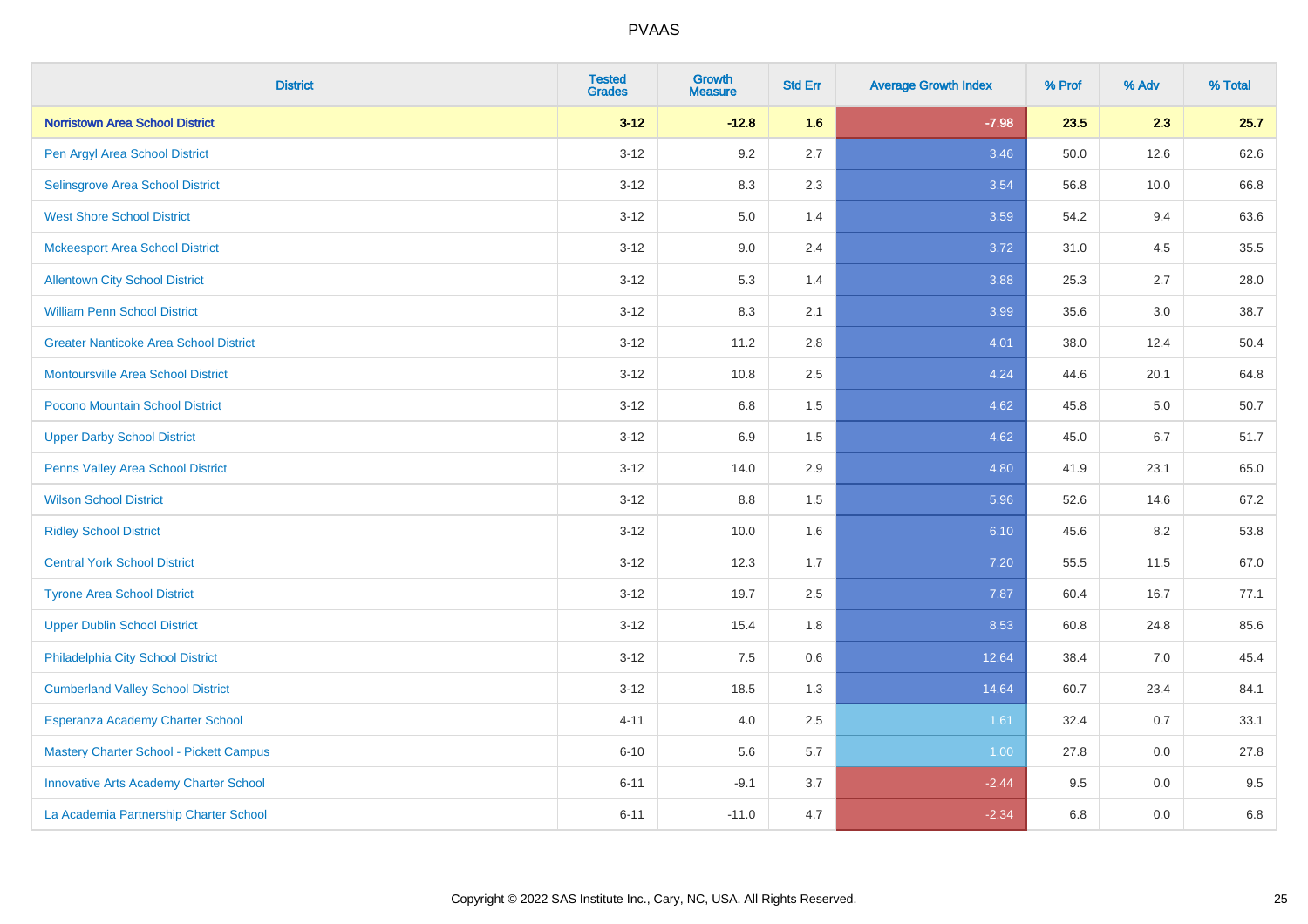| <b>District</b>                                                       | <b>Tested</b><br><b>Grades</b> | Growth<br><b>Measure</b> | <b>Std Err</b> | <b>Average Growth Index</b> | % Prof | % Adv | % Total |
|-----------------------------------------------------------------------|--------------------------------|--------------------------|----------------|-----------------------------|--------|-------|---------|
| <b>Norristown Area School District</b>                                | $3 - 12$                       | $-12.8$                  | 1.6            | $-7.98$                     | 23.5   | 2.3   | 25.7    |
| Perseus House Charter School Of Excellence                            | $6 - 11$                       | $-5.2$                   | 3.0            | $-1.72$                     | 16.5   | 0.0   | 16.5    |
| Urban Pathways 6-12 Charter School                                    | $6 - 11$                       | 4.8                      | 6.4            | 0.75                        | 28.6   | 0.0   | 28.6    |
| Center For Student Learning Charter School At Pennsbury               | $6 - 12$                       | $-2.9$                   | 6.1            | $-0.47$                     | 42.9   | 0.0   | 42.9    |
| Dr Robert Ketterer Charter School Inc                                 | $6 - 12$                       | 10.1                     | 5.0            | 2.04                        | 14.9   | 0.4   | 15.3    |
| 21st Century Cyber Charter School                                     | $6 - 12$                       | 5.7                      | 2.3            | 2.50                        | 56.7   | 8.3   | 65.0    |
| Mastery Charter School - Gratz Campus                                 | $7 - 10$                       | $-23.9$                  | 4.5            | $-5.29$                     | 2.9    | 0.0   | 2.9     |
| Mastery Charter School - Shoemaker Campus                             | $7 - 10$                       | 4.1                      | 3.0            | 1.34                        | 20.9   | 3.3   | 24.2    |
| <b>Achievement House Charter School</b>                               | $7 - 11$                       | $-0.7$                   | 4.0            | $-0.17$                     | 32.5   | 2.6   | 35.1    |
| <b>Mastery Charter High School-Lenfest Campus</b>                     | $7 - 11$                       | 2.5                      | 5.7            | 0.43                        | 40.0   | 0.0   | 40.0    |
| <b>Lincoln Park Performing Arts Charter School</b>                    | $7 - 11$                       | 3.6                      | 2.5            | 1.42                        | 59.6   | 14.7  | 74.3    |
| The New Academy Charter School                                        | $8 - 11$                       | $-10.4$                  | 5.2            | $-2.00$                     | 0.0    | 0.0   | 0.0     |
| <b>West Side CTC</b>                                                  | $9 - 10$                       | $-37.4$                  | 4.3            | $-8.64$                     | 8.8    | 0.0   | 8.8     |
| <b>Bucks County Technical High School</b>                             | $9 - 10$                       | $-12.0$                  | 2.5            | $-4.84$                     | 35.9   | 3.2   | 39.2    |
| <b>Columbia-Montour AVTS</b>                                          | $9 - 10$                       | $-12.5$                  | 3.0            | $-4.16$                     | 22.3   | 0.6   | 22.9    |
| Preparatory Charter School Of Mathematics, Science, Tech, And Careers | $9 - 10$                       | $-4.0$                   | 2.5            | $-1.59$                     | 15.0   | 0.0   | 15.0    |
| <b>Westinghouse Arts Academy Charter School</b>                       | $9 - 10$                       | $-0.7$                   | 3.6            | $-0.19$                     | 59.2   | 8.4   | 67.6    |
| <b>KIPP Dubois Charter School</b>                                     | $9 - 10$                       | 4.7                      | 3.3            | 1.40                        | 31.0   | 1.4   | 32.4    |
| Lehigh Valley Charter High School For The Arts                        | $9 - 10$                       | 7.3                      | 2.6            | 2.82                        | 62.3   | 18.2  | 80.5    |
| <b>Dauphin County Technical School</b>                                | $9 - 11$                       | $-45.5$                  | 2.6            | $-17.72$                    | 14.4   | 2.5   | 16.9    |
| Jefferson County-Dubois AVTS                                          | $9 - 11$                       | $-16.2$                  | 3.9            | $-4.16$                     | 23.0   | 0.0   | 23.0    |
| <b>Universal Audenried Charter School</b>                             | $9 - 11$                       | $-5.8$                   | 2.4            | $-2.40$                     | 14.6   | 0.0   | 14.6    |
| <b>Carbon Career &amp; Technical Institute</b>                        | $9 - 11$                       | $-5.7$                   | 3.6            | $-1.59$                     | 34.5   | 1.2   | 35.7    |